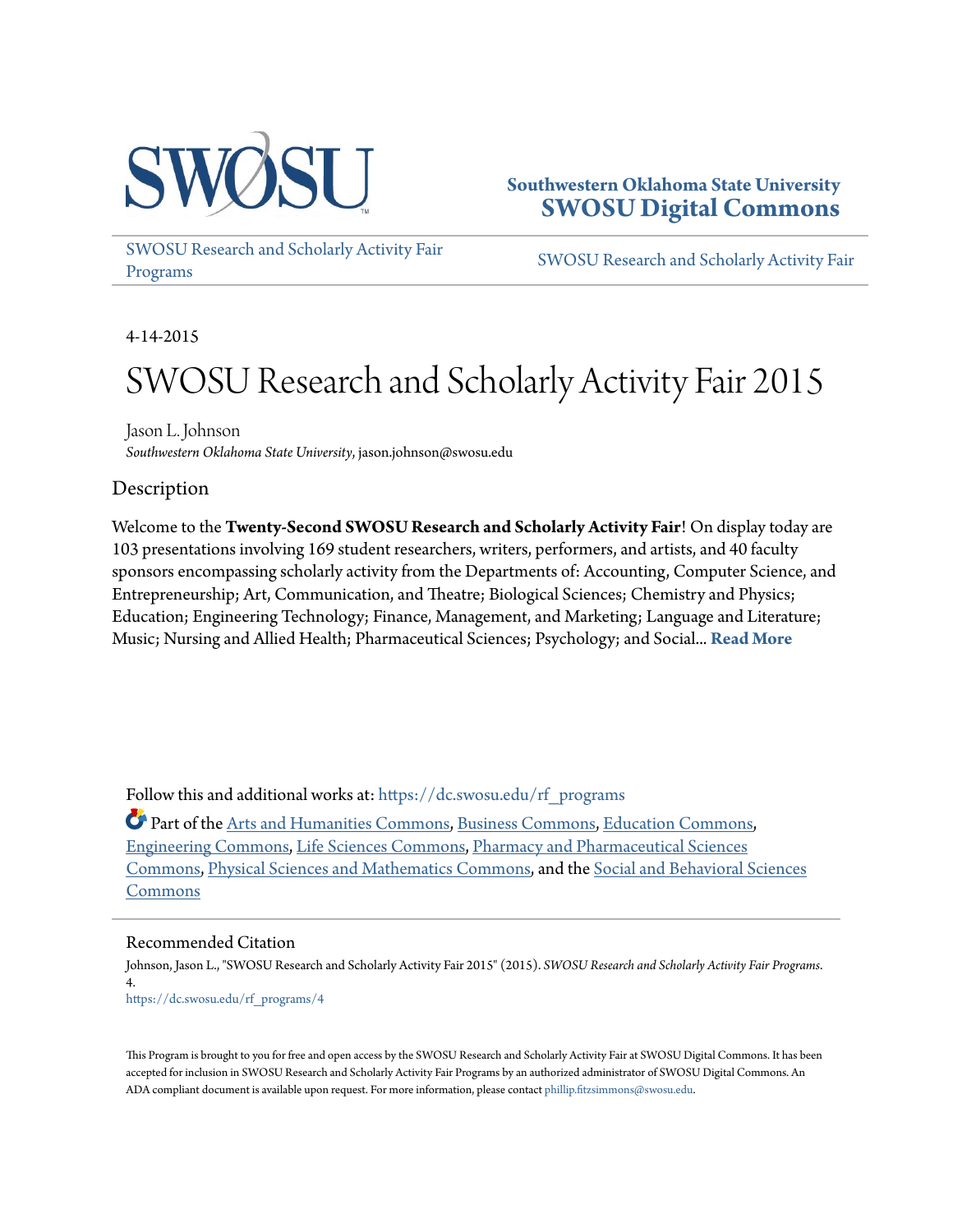# The Twenty-Second Annual



# April 14, 2015 Memorial Student Union Ballroom 12:00 - 3:00 p.m.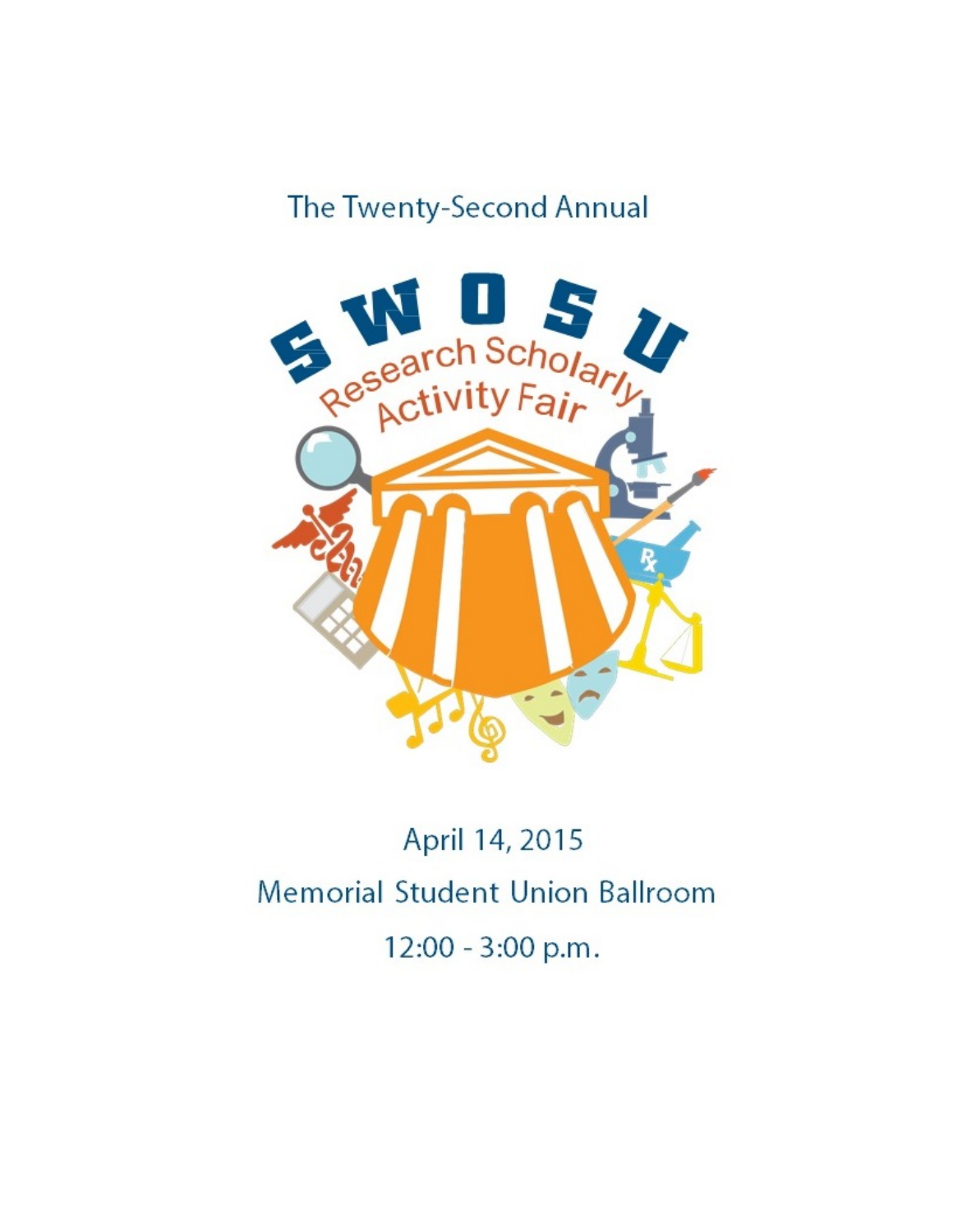### **Twenty-Second Annual SWOSU Research and Scholarly Activity Fair Tuesday, April 14, 2015**

Welcome to the Twenty-Second SWOSU Research and Scholarly Activity Fair! On display today are 103 presentations involving 169 student researchers, writers, performers, and artists, and 40 faculty sponsors encompassing scholarly activity from the Departments of: Accounting, Computer Science, and Entrepreneurship; Art, Communication, and Theatre; Biological Sciences; Chemistry and Physics; Education; Engineering Technology; Finance, Management, and Marketing; Language and Literature; Music; Nursing and Allied Health; Pharmaceutical Sciences; Psychology; and Social Sciences.

I wish to extend my personal thanks to all who played a part in making this event happen, particularly: President Randy Beutler and Provost James South, for their support of research and scholarly activity at all levels throughout the University; Dr. Yolanda Carr, Director of the Office of Sponsored Programs (OSP), for spearheading the organization of this event, and Diane Fitzsimmons of OSP; Mr. Robert Barnes and his staff for setting up our facilities and providing refreshments; and, finally, the members of the University Research and Scholarly Activity Committee for their dedication and weeks of hard work to make this event a reality.

Most of all, congratulations to all faculty, staff, and administrative sponsors who dedicated significant time and effort toward integrating students into various forms of scholarly activity. Student research is now recognized as an essential ingredient in undergraduate education. It fosters independent, critical, and creative thinking skills, providing the unique opportunity to apply theories accumulated in various classrooms toward problem solving in the real world. And, from the student's perspective, there's the added excitement of potentially being the first to make a discovery, understand a problem, provide a solution, and/or make a creative contribution to the world.

Sincerely,

Jam I Johns

Dr. Jason Johnson, Chair University Research and Scholarly Activity Committee

*Committee Members*

Dr. Randy Barnett **Dr. Faruk Khan** Mr. Ed Klein

Dr. Denise Landrum-Gever Mr. Jess Parker Dr. Richard Tirk

Dr. Muatasem Ubeidat Dr. Yolanda Carr (ex-officio)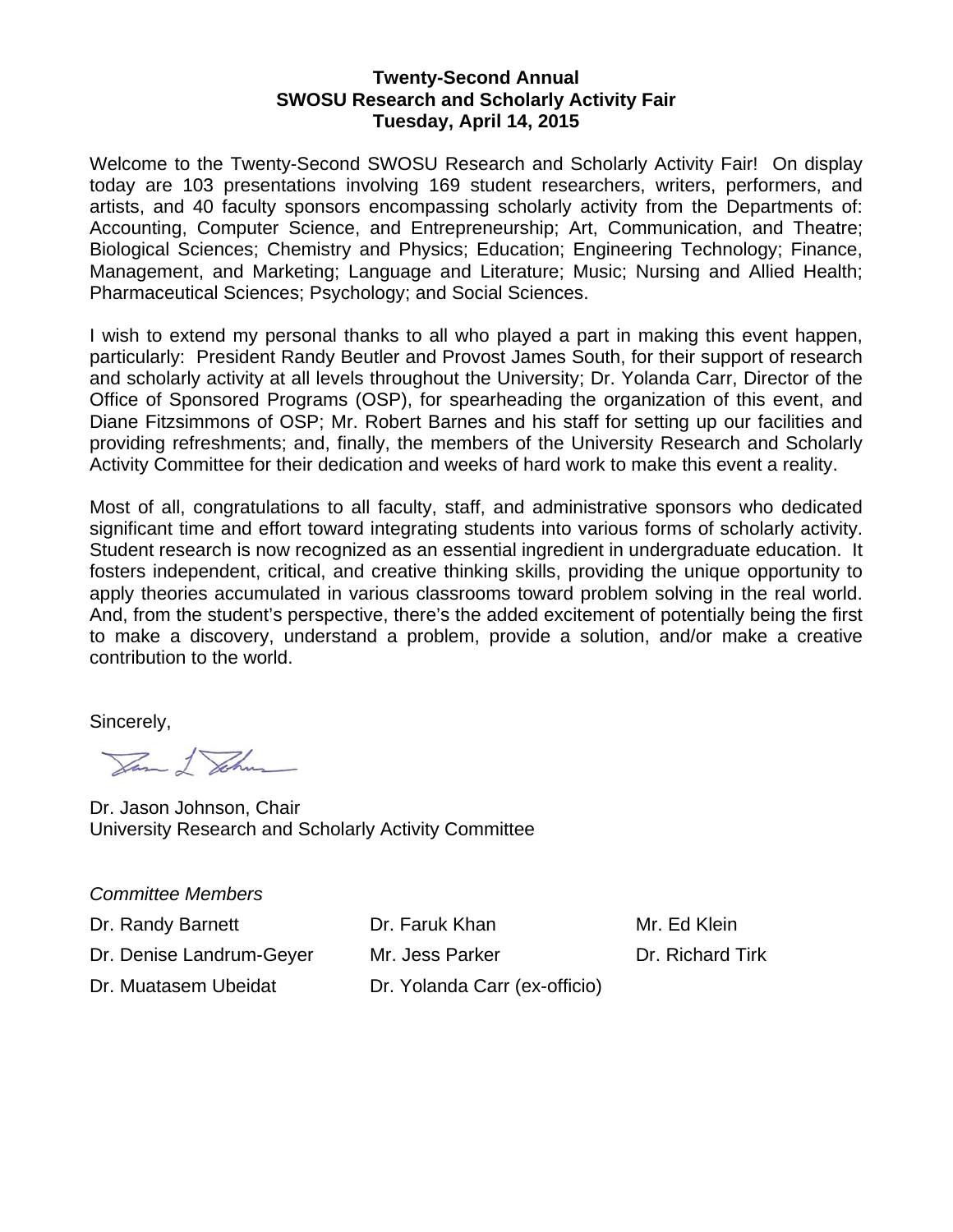#### **Poster Presentations**

*Please Note: The following presentations will begin at 12:30pm within the Student Union. Students on odd numbered panels are asked to be available in front of their posters from 12:30-1:30pm; students on even numbered panels are asked to be available in front of their posters from 1:30-2:30pm.* 

1. **Designing a Test Stand for Solar Pumps.** Jeremy A Weimer, Cassidy Baker, and Matt Mercer (Mr. Brad Fitzgerald) Department of Engineering Technology

Our team has spent the last few months working closely with a local Weatherford company to assess their current equipment that they use to test the operation and efficiency of the pumps that they manufacture. Their satisfaction with the accuracy and reliability of the test results has not been very high, and we have been tasked to improve this. After reviewing their current equipment and running it through a series of tests to gauge its operational accuracy we had decided to design a new test stand from scratch for them that operated on a different measuring methodology. Our presentation will take you through the steps of designing the table and stand that everything will mount onto, selecting a flow meter applicable to the unique range of pumps that our customer has, to selecting a computer system that will log, record, and print results for each tested pump. See the unique challenges associated with creating a niche piece of equipment while maintaining a high level of accuracy in test results and striving to keep costs down with the bill of materials.

2. **Team Wind Tunnel: Engineering Technology Department**. Thomas C Hooper, Brady H Lutz, and Matthew S Facklam (Mr. Brad Fitzgerald) Department of Engineering Technology

We are in the Capstone 2 class and will be displaying on what we have been working on for the Stafford Air & Space Museum. Given the wind tunnel we learned how to setup, operate it, and come up with certain designs for the museum, and will be showing all that we have learned as a group.

3. **Participatory Graphic Design for Cultural Heritage Preservation**. Dr. Siriporn Peters, Department of Art, Communication, and Theatre

This research focuses on the investigation of the contribution of Participatory graphic design for enabling Native American communities to preserve their knowledge and intangible cultural heritage. This research aimed to generate knowledge for the graphic design field and participant communities. The qualitative research was employed as the research methodology. The participants were the representatives of the Cheyenne and Arapaho tribes of Oklahoma. This research used Participatory Design as a design method and approach. The research is guided by two main research questions. 1) What intangible cultural heritage do Cheyenne and Arapaho tribes want to safeguard? 2) What can the SWOSU graphic designers contribute which aids the Cheyenne and Arapaho tribes in safeguarding their tribal knowledge? The preliminary research findings reveal the following: First, language is the most important intangible cultural heritage that the Cheyenne and Arapaho tribes intend to preserve and safeguard. The Cheyenne and Arapaho tribes pass on their ancestors' knowledge and cultural heritage mainly through oral tradition. Therefore, the native language is the essential vehicle for them to safeguard their ancestors' knowledge and cultural heritage. Secondly, there are few written records because the Cheyenne and Arapaho tribes do not have a writing system. In the past, they had signs and symbols as their records. The elders and knowledge keepers are the ones who know and understand the meaning of the signs and symbols. Currently, there are a few knowledgeable members of these tribes. Even though there are some English translations of written records, they are only syllabic. Some words cannot be translated exactly as the original words. Finally, songs, storytelling, and performing arts are also essential to the intangible cultural heritage of the Cheyenne and Arapaho tribes. Graphic designers can create visual communication and use modern technology to capture and disseminate the knowledge and cultural heritage as VDO, printed and digital books, and motion graphics. The participants and stakeholders also agree that digital graphic design and an online system will be able to help them to collect, preserve, and disseminate their knowledge and cultural heritage effectively. Therefore, my new research intends to continue to collect and create motion graphics and online systems with/for the representatives of the Cheyenne and Arapaho tribes of Oklahoma so that they can continue preserving their ancestors' knowledge and safeguarding their intangible cultural heritage.

4. **Snake, Mouse, and Hawk Fable Example**. Taylor R Brophy (Dr. Kelley Logan) Department of Language and Literature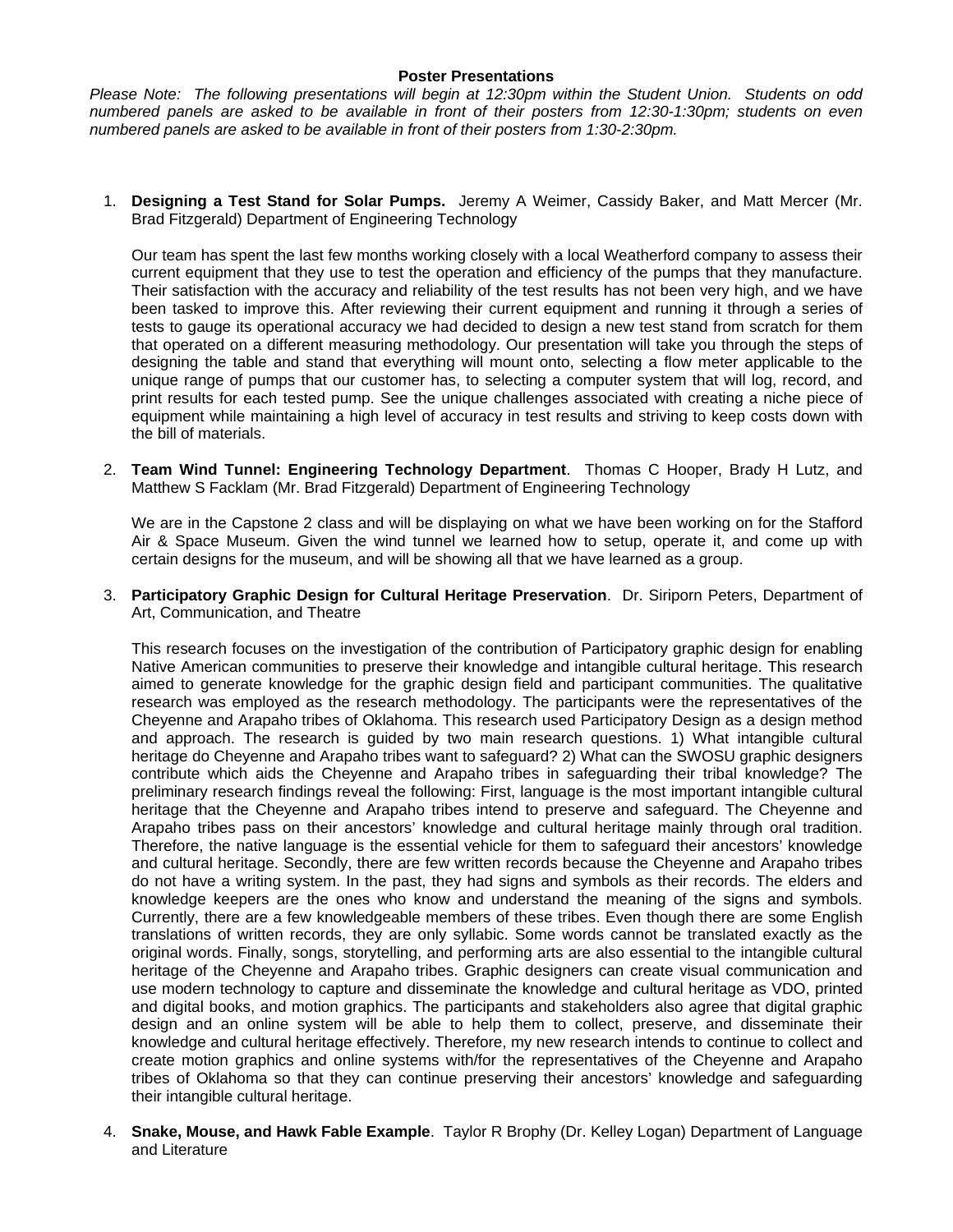By writing my own fable I was able to further understand the different elements involved and why they are important, individually and as a whole, to the meaning of the fable. With the use of a poster board, my project is able to illustrate the different components of the fable that I wrote and make the flow more visible to the audience. Not only does my project illustrate the story part of my fable, but it also breaks down the characters, setting, and theme involved. By analyzing my fable in small manageable sections the viewer is able to understand all the aspects of fables in general. My project serves as a sort of experiment into the make up and understand of the genre of fables. My understanding of the genre was broadened as well as my insight into the elements involved by writing my own fable. My project is significant and important to the research community because if serves as a guide for viewers of how to read, understand, and write fables.

5. **Riddle Me This**. Shannon N Eidenshink and Ashley N Comstock (Dr. Kelley Logan) Department of Language and Literature

"Riddle Me This" is a research project that originated in World Folk Literature class. The purpose of this project was to demonstrate how different demographics can have an effect on a person's ability to understand and solve riddles. We first gathered respondents to interview and asked them demographic questions such as age, region born and raised, schooling background, ethnicity, languages, family and religious background, occupation, and hobbies. The respondents name and gender were also recorded. If hobbies included reading, television, or movies, we asked them to specify the genres that they preferred within the category. After demographics were recorded, we continued by asking the riddles to the respondents. During the interviews, we kept record of how long it took the respondents to form an answer, if they got it right or wrong, and how they reacted to hearing the correct answer if they did not have an answer or a wrong answer. We compiled all of this information to demonstrate how a person's demographics can affect their ability to understand and solve riddles.

6. **Team Kodak: Engineering Technology Department.** Haden G Hedges, Dalseron C Njie, and Chaz L Mattocks (Mr. Brad Fitzgerald) Department of Engineering Technology

We are in our senior Capstone II class and will be presenting our project design for Kodak. We redesigned a new glue station table for Kodak by using our knowledge from previous classes to create and come up with a finalized design. At the Research fair we are going to present what we have done and show our SolidWorks designs and have a 3D model to show.

7. **Improving Female Retention in STEM**. Ms. Madeline L Baugher<sup>1</sup> and Ms. Cindi R Albrightson<sup>2</sup>, Department of Accounting, Computer Science, and Entrepreneurship<sup>1</sup> and Department of Engineering  $Technoloqv<sup>2</sup>$ 

Women make up slightly more than one half of US residents, yet their participation in engineering and computer science remains below 30% of enrolled college students and has declined since 2004. Could this be due to gender bias?

8. **Educators: An Examination Of Teachers And Choices Made During The Holocaust**. Sarah l Caffey and Kiley l Brennfoerder (Ms. Patricia Perkins) Department of Education

How often have we heard on the news or read in the paper about a teacher protecting the children in their care from harm? It may have been a shooting incident, a tornado, or a danger on a field trip. What motives lead an individual to risk his/her own life to help another?

Teachers are among the first role models for children. During the Holocaust, many teachers betrayed their professional and personal obligations to their students while others chose to help the children in their care. What attitudes and circumstances influenced teachers' actions? What motives and pressures led so many teachers to abandon their students? Why did other teachers make the choice to help?

Effective teachers are interested in human beings, how they treat each other and why. Developing a better understanding of the hows and whys of human behavior will have an impact on classrooms.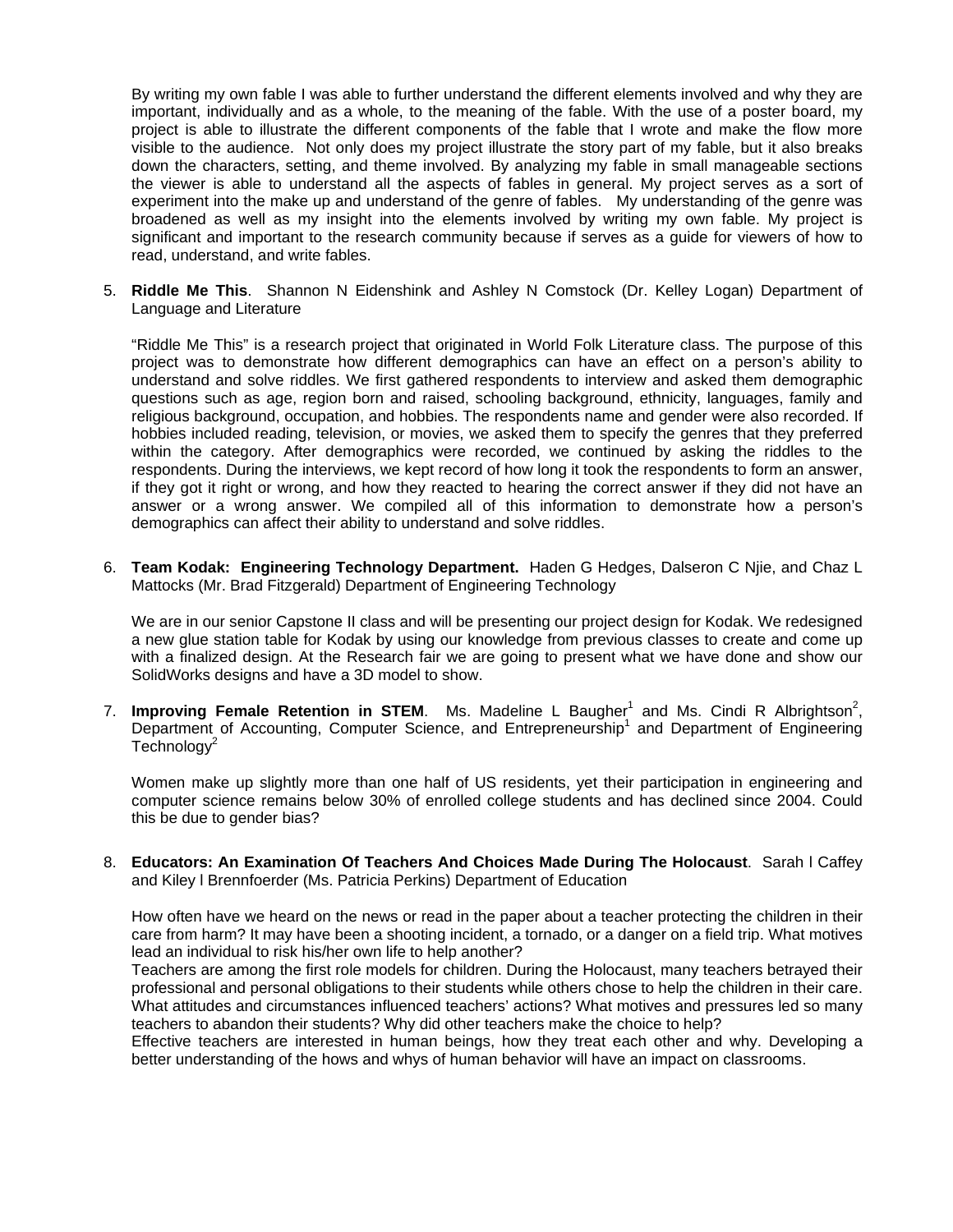#### 9. **Crisis In Corrections**. Dr. Dan R Brown, Department Of Social Sciences

This presentation will examine the impact of the "truth in sentencing law" enacted by the state of Oklahoma in 1999. The presentation will analyze the issues caused by the law including prison overcrowding, rioting by prisoners and the unsafe Conditions in Oklahoma prisons.

#### 10. **Civil Forfeiture**. Evan J Edler (Dr. Dan Brown) Department of Social Sciences

Civil forfeiture is an alarming yet little known practice used by law enforcement. Unlike its counter part, criminal forfeiture, where an item is seized due to its use in a crime, an item that is seized under civil forfeiture doesn't have to be used in a criminal way, in fact, law enforcement can seize something via civil forfeiture without charging the owner of the item in question of a crime. Also, any revenue from this civil forfeiture goes directly into the pocket of law enforcement. I plan on making a presentation outlining what civil forfeiture is, and show examples of it being used in Oklahoma.

#### 11. **Chaos in Capital Punishment**. Mary C Iliff (Dr. Dan Brown) Department of Social Sciences

This presentation will examine the current controversy in the lethal injection process in the state of Oklahoma. The Oklahoma statutes require drug protocols using three different drugs to complete the execution. The presentation will analyze the increasing difficulty in obtaining these required drugs and the state of Oklahoma's efforts to comply with the 8th Amendment that prohibits cruel and unusual punishments.

#### 12. **Quality Ladder and Firms' Survival**. Dr. Jieun J Chang, Department of Social Sciences

This paper explores the impact of product quality on firms' survival in the US wireline high-speed Internet market. Economic theory suggests a positive relationship between product quality and market structure. Increased competition in the market leads to higher quality. Internet connection speed is considered as a critical aspect of product quality in consumers' subscriptions to the Internet. The range of connection speeds is significantly wide within a market. In the midst of intense competition, the Internet connection speed has even lowered. To close this gap, this paper focuses on income inequality in a market. In markets with greater income inequality, increased competition may lead firms to lower their product quality. While rival firms compete to serve high-quality of products, lowering product quality can improve firms' survival rates. This paper uses information on the connection speeds of the Internet obtained from the National Telecommunications and Information Administration. Based on US Census Bureau data in 14 US states for the years 2010, 2011, 2012, and 2013, empirical findings of this study can present a wider range of product quality in greater income inequality markets. This result implies a positive relationship between firms' survival rates and quality downgrading.

13. **Corporate Inversion**. Matthew J Mauldin (Dr. Hank Ramsey) Department of Finance, Management, and Marketing

Corporate Inversion has become a growing problem in corporate America. It involves moving headquarters abroad in order to dodge the United States corporate tax rate. Corporate inversion is a problem because the United States government is missing out on a lot of tax revenue that could be used to lower the national debt. This raises the overall question, "Is corporate inversion unethical"?

#### 14. **CEO Thrives, Market Dives**. Angie M Deviney (Dr. Hank Ramsey) Department of Finance, Management, and Marketing

How do we know a corporation's main goal is to be what it should be, to maximize shareholders wealth? If a corporation is giving the CEO and executive team outrageous compensation packages, are they truly maximizing shareholders wealth? We might assume that the CEO and executive team's total compensation would be very strongly correlated with the company's stock price. After looking into Hoover's Business Information and logging multiple companies' executive compensations and their stock prices, we've tested the correlation of these items. The outcome demonstrates that our assumptions are not necessarily true. If CEO and executive's compensations are not strongly correlated with stock price do we assume that these compensation packages are not in fair alignment with the rest of the company? Do we assume that CEO's have influence to leverage their pay even when the company is not doing well? Do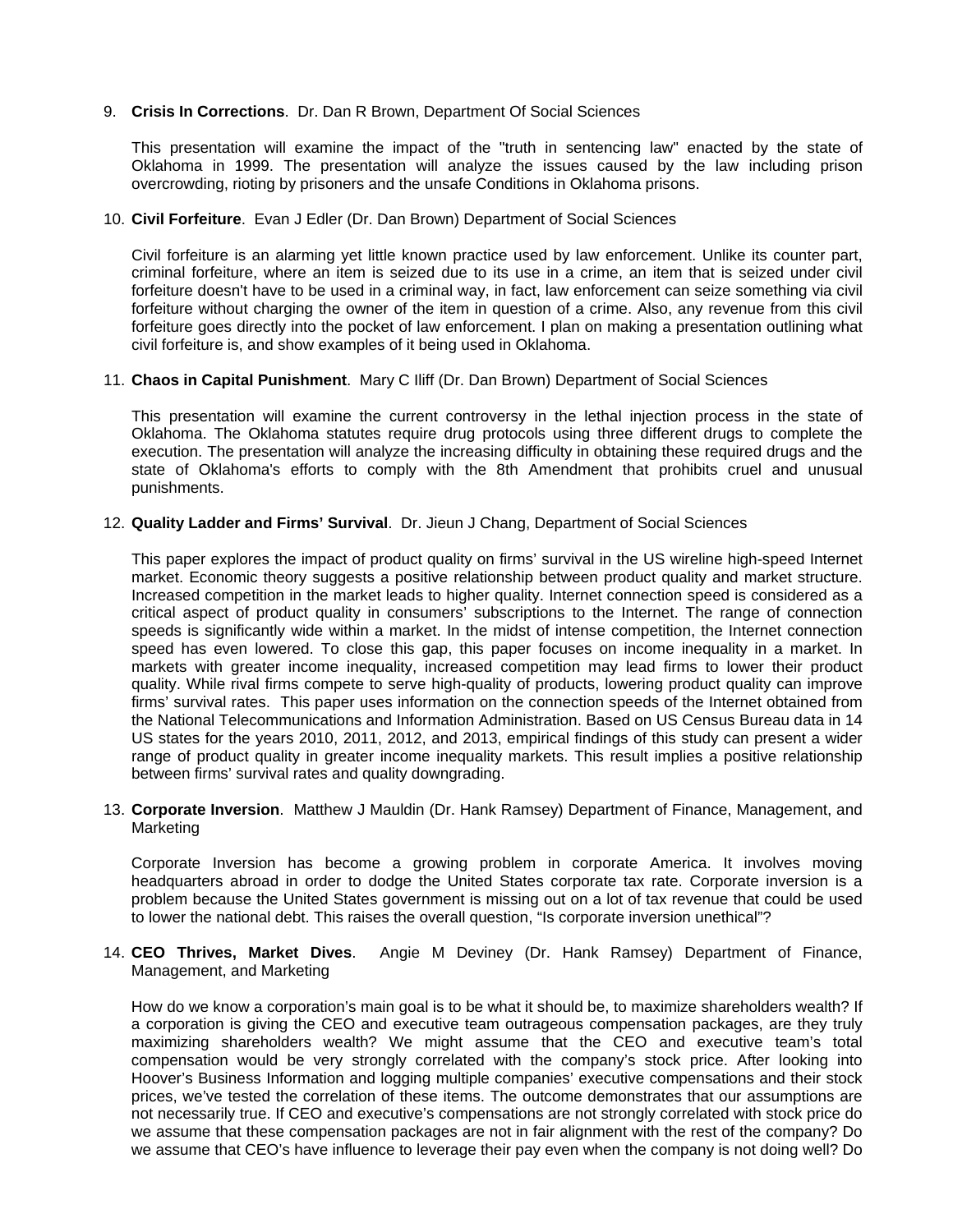we assume that the corporation is not maximizing all shareholders wealth just the executive team's wealth?

15. **The Best Method to Determine Whether Sterile or Clean Technique is Needed While Performing Wound Care.** Kenda D Case, Sara D Elkins, Kassie R Jackson, Morgan C Nance, Paisley Sperle, and Morgan Wermy (Dr. Kathy Wolff) School of Nursing and Allied Health

Sterile technique is the preferred method for wound care. The Center for Disease Control (2015) estimated that 1.7 million infections and 99,000 associated deaths occur each year due to nosocomial infections in the United States alone. However, some recent studies found that there was no significant difference in the incidence of infection between clean technique and sterile technique. These findings led to the following scholarly activity project question: What is the best method to determine whether sterile or clean technique is needed while performing wound care? Methods included conducting a literature review, a policy and procedure review, and observation of wound care techniques in the clinical setting. Although the literature review did not identify specific, universal guidelines for each method, it suggested that sterile technique should be used in surgical procedures, invasive procedures, immunocompromised patients, and nursing procedures with patients who are at high risk of developing nosocomial infections. A consensus was also noted that nurses should continue to use their judgment in deciding which method to select based on the patient's health status, type of wound, and setting. The policy & procedures and observations of would care techniques were consistent with findings in the literature. Implications for nursing practice, education, and research were provided.

16. **Best Practice: Metered Dose vs. Nebulizer for Treatment of Asthma**. Shelby Bolton, Tashiana Holley, Talesha Kittler, Andrienne Lapewe, Nikole Mingura, D'Lisa Pool, and Sara Robinson (Dr. Kathy Wolff) School of Nursing and Allied Health Sciences

According to the Centers for Disease Control and Prevention, 3,345 deaths were due to asthma in 2011, many of which were avoidable with proper treatment and care (as cited in "Asthma & Children Fact Sheet," 2014). Some recent studies found that there was no significant difference in the effectiveness of nebulizers vs. metered dose inhaler in the administration of inhaled medications. These findings led to the following scholarly activity project question: What is the best practice for administering inhaled medications: Nebulizer vs. Metered dose? Methods included conducting a literature review, a policy and procedure review, and observation of inhaled medication techniques in the clinical setting. The conclusions derived from the literature review were that metered dose inhalers and nebulizer treatments were equally effective in delivering albuterol. When taking into account other factors, metered dose inhalers are safer, more convenient, and cost effective; however, there is no difference in the effectiveness of medication delivery. A consensus was also noted that nurses should continue to use their judgment in deciding which method to use based on the patient's health status, type of asthma, and setting. The policy & procedures and observations of inhaled medication techniques were consistent with findings in the literature. Implications for nursing practice, education, and research were provided.<br>(2014). Asthma & Children Fact Sheet. Retrieved from http://www.lung.c (2014). Asthma & Children Fact Sheet. Retrieved from [http://www.lung.org/lung](http://www.lung.org/lung-disease/asthma/resources/facts-and-figures/asthma-children-fact-sheet.html%233)[disease/asthma/resources/facts-and-figures/asthma-children-fact-sheet.html#3](http://www.lung.org/lung-disease/asthma/resources/facts-and-figures/asthma-children-fact-sheet.html%233)

17. **Best Method for Physical Restraint for Children Ages 2-6**. Brianna Clark, Joel Curtis, Aaron Daugherty, Franki DeLuca, Diamon Miller, and Cheyenne Mitchell (Mrs. Angela Gore and Dr. Kathy Wolff) School of Nursing and Allied Health Sciences

Restraints in medical situations involving pediatric patients are common and have caused controversy due to the many objections following premature application. There are many types of restraints and all should be considered when implementing a plan to restrain a patient. Potential complications that could arise from restraints can include "…health problems such as chronic constipation, incontinence, pressure sores, emotional problems, isolation, and loss of ability to walk or perform other activities" (Atlanta Legal Aid Society, 2011, p. 2). These findings led to the following scholarly activity project question: What is the best method of physical restraint for children ages two to six within a pediatric medical facility? Methods included conducting a literature review, policy and procedure review, and observing restraints in the clinical setting. Although the literature review did not identify the best method to physically restrain a pediatric patient, a consensus noted that physical restraint should be used only as a last resort. After alternatives to restraints such as distraction, imagery, and play therapy have been considered, clinical holding is the first solution that should be proposed. The literature review also noted that clinical holding, a form of restraint, is one of the least intrusive methods and does not cause as much emotional stress as some other restraint methods. Implications for nursing practice, education, and research were provided.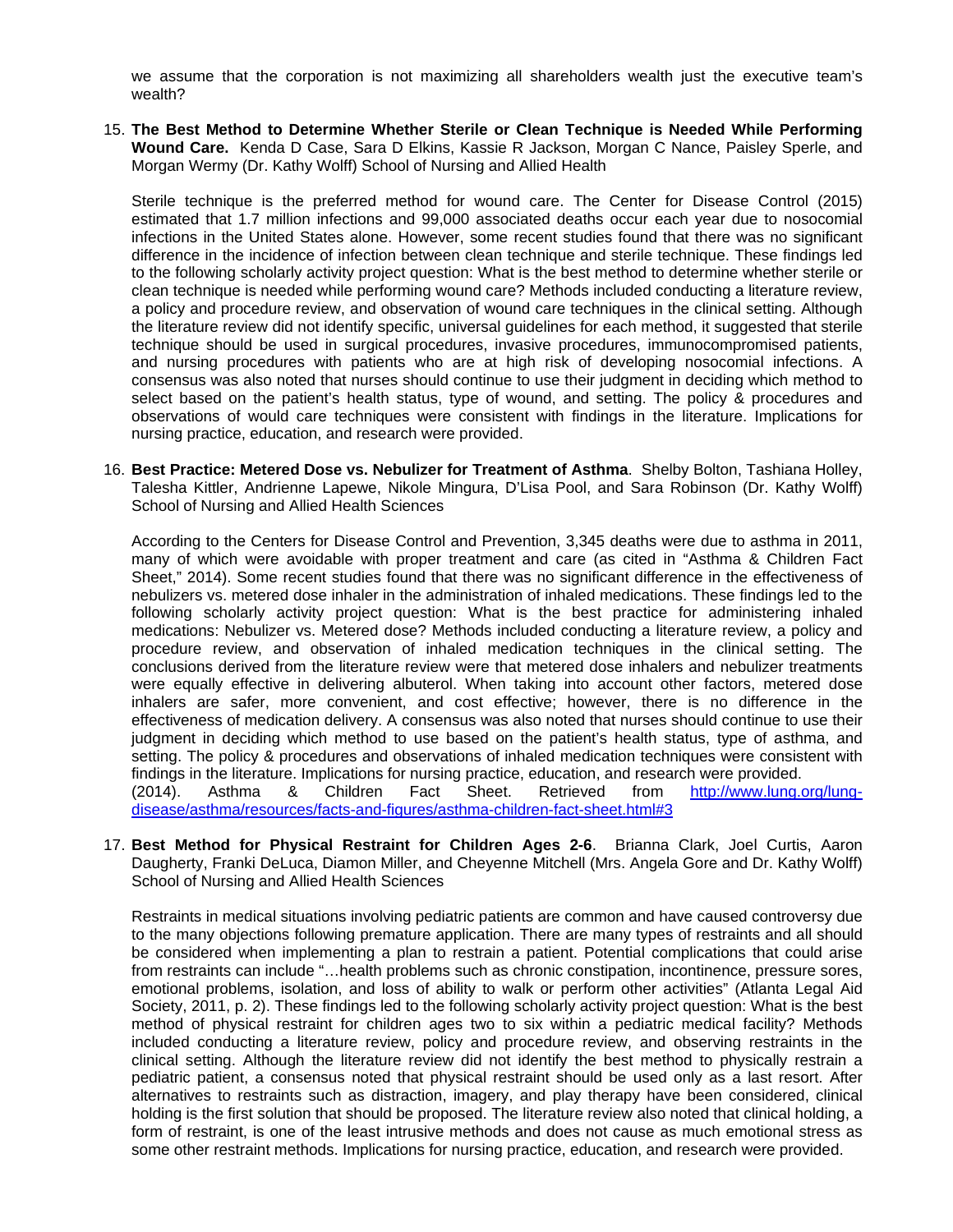18. **Best Shift Hours for the Health and Safety of the Nurse and Patient**. Erin Fields, Julie Johnston, Tonya Pollman, Kourtney Speece, Corrine Stanley, Rachel Stout, and Venia Trevino (Mrs. Angela Gore and Dr. Kathy Wolff) School of Nursing and Allied Health Sciences

Twelve hour shifts are the preferred shift of the majority of nurses. There have been concerns about safety risks for nurses and patients during twelve-hour shifts being higher than during eight-hour shifts. These findings led to the following scholarly activity project question: What are the best shift hours for the health and safety of the nurse and patient? Methods included conducting a literature review, and clinical observations on how different shift lengths affect nurses. Although the literature review did not suggest one shift length as being safer, some recent studies found that there is not much difference between twelve and eight hour shifts in nurse fatigue, drowsiness, or difficulty of concentration. Additionally, findings showed that the quality of patient care, care delivery, medication administration, and incident reports are the same for both shifts. The clinical observations were consistent with findings in the literature review. Implications for nursing practice, education, and research were provided.

19. **Soothing Methods for Patients From Birth to Up to Two Years**. Nichole M Brandt, Valerie Chain, Kylee Cradock, Kristi Erwin-Winters, Jennifer Shelburne, Anna Smith, Rachel Taber, and Jordan Wayland (Mrs. Angela Gore and Dr. Kathy Wolff) School of Nursing and Allied Health Sciences

The significance of providing optimal soothing techniques addresses safety as a priority, followed by improved health and decreased financial burden placed upon the family. When children are admitted to the hospital or just need to see the doctor they experience many different emotions, and each child's reaction is unique. Many young children experience fear, anxiety, stress, and become very upset and inconsolable. The nurse will need to use a technique to help calm the child while providing a safe environment and quality care. Recent research revealed multiple methods that alleviate a distressed child's fears and anxiety while they received medical attention. These findings led to the following scholarly activity project question: Which soothing method is effective in calming patients' birth to one year of age? Methods included conducting a literature review and observation of soothing techniques in the clinical setting. Although the literature review did not identify specific, universal guidelines for each method, it suggested that each soothing method provided equal therapeutic response according to each infant's situation of distress. Methods that were observed included the kangaroo hold method, sucrose sucking method, and the play therapy method. There are many different techniques in calming an infant patient. Since each infant is unique, one method may work for one infant while a different method may calm another. The policy & procedures and observations of soothing methods for infants were consistent with findings in the literature. Implications for nursing practice, education, and research were provided.

20. **The Best Method to Prevent Burnout in the Nursing Profession**. Shaylon Bishop, Jim Enoh, Joshua Hall, Dajona Lewis, Shane Martin, Alicia Richey, and Baylee Sheperd (Dr. Kathy Wolff) School of Nursing and Allied Health Sciences

Social support is a common technique in preventing burnout in the nursing profession. The effects of burnout need to be taken seriously. The results of overworked and "burnout" nurses can lead to patient abuse, whether that is verbal, physical, or mental. How the nurse is affected also needs to be taken into consideration, as far as home life is concerned. Negative feelings, which contribute to an unsafe work environment, and also personal feelings are detrimental to the workplace. According to Vahey, Aiken, Sloane, Clarke, & Vargas (2004), approximately 1 in 5 hospital nurses report wanting to leave their job within one year and more than 40% have a high score for job-related burnout. These findings led to the following scholarly activity project question: What is the best method to prevent nursing burnout? Methods included conducting a literature review, a policy and procedure review, and observation of potential burnout in the nursing profession in the clinical setting. Although the literature review did not identify one specific, best method to prevent burnout, preventing nursing burnout is accomplished by a multitude of different factors. First and foremost, it must be acknowledged that burnout is indeed a problem. There are numerous solutions to burnout prevention that range from hypnosis to clinical supervision. According to the literature review, it is not only the manager's responsibility to recognize the signs and symptoms of burnout, but the responsibility also falls on the nurse to take precautions to preventing burnout by taking care of themselves and performing self-care activities that contribute to the well-being of the nurse's mental and physical health. A safer and more positive work environment can contribute to decreasing the nurse's level of burnout and is directly correlated to patient care. Implications for nursing practice, education, and research were provided.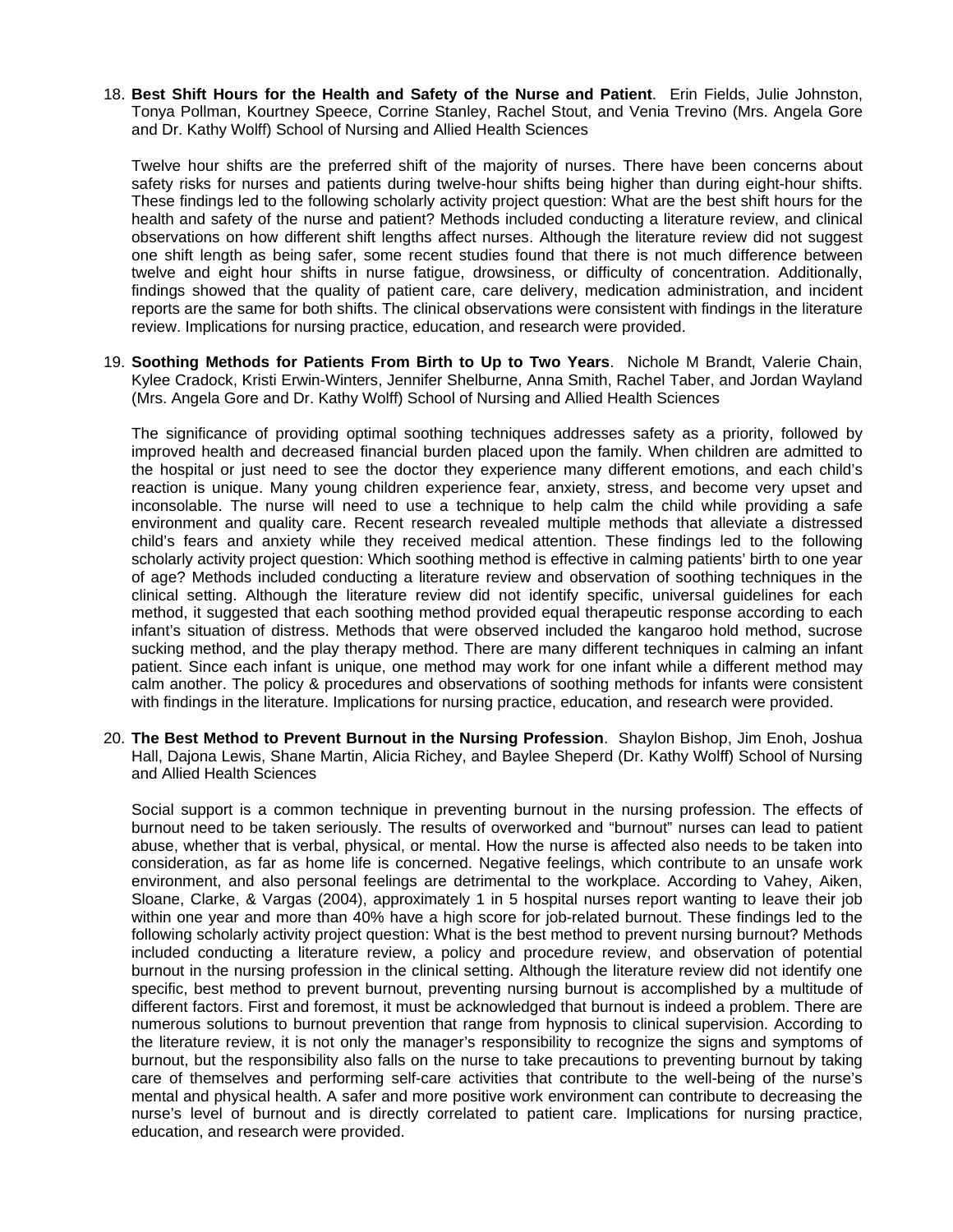#### 21. **Music Therapy Service for K-12 Institutions in Tulsa, Oklahoma: A Proposal.** Jacqueline E Cox (Dr. ChihChen Sophia Lee) Department of Music

The presentation will summarize the findings concerning how music therapy services may benefit the K-12 educational institutions in Tulsa, Oklahoma. A review of research literature discussing the efficacy of music therapy with children with autism spectrum disorder, attention deficit hyperactivity disorder, emotional-behavioral disorders, second language learners and early intervention will be included. Data associated with school performance, the parental and administrative supports as well as potential funding resources for music therapy services, and music therapy service goals and objectives will be analyzed and compared among various K-12 educational institutions.

22. **How Rhythm Facilitates the Mind of a Child with Autism.** Alexandra G Robison (Dr. ChihChen Sophia Lee) Department of Music

This presentation will summarize my preliminary findings on how musical rhythm facilitates the learning behaviors, such as memorization, of a child with autism.

23. **The Effect of Early Intervention Music Therapy and Preventing Eating Disorders.** Madison B Steh (Dr. ChihChen Sophia Lee) Department of Music

This presentation will explore the use of Pre-teen music therapy intervention, which consists of selected music therapy techniques, along with a couple non music therapy techniques, on their effectiveness in promoting positive body image and preventing possible future eating disorders.

24. **Rationale for The Neural Associations of the Brain with Sound and Synesthesia.** Kyle S Chai (Dr. ChihChen Sophia Lee) Department of Music

This presentation will first introduce synesthesia, going into detail about the conditions brief history, what is known about it, and what people with the condition live with. The different associations the brain makes when introducing numbers or letters on a page can look to the client as being in a color that it is not physically printed, and not only do they see the letter differently, they can feel it, smell it, and hear it. Sounds, like the letters, create different reactions as well, where people can feel the sound, they can see it, and smell it. In this trial, the volunteers will be exposed to different tones, and select a different color to be matched to those tones, in order to see if there is a repeating pattern and if there is, then there is a correlation between the sound and the senses, which is a push to make more standard understandings of the way synesthesia functions.

25. **Rationale for Music Therapy in the Neonatal Intensive Care Unit.** Jacie L Hutcherson (Dr. ChihChen Sophia Lee) Department of Music

Music therapy in the NICU has been an influence in several different areas. In many cases infants who experienced music therapy also experienced a shorter and faster recovery time. Live music is often used in the NICU. Live music makes a difference and is known to help infants to sleep longer and fall asleep easier. Music therapy is used to alleviate pain and stress but has none of the risk that medications can result in.

26. **The Effects of Caregiver-led Music Therapy Interventions on the Emotional States of Dementia Patients.** Hunter D Stevens (Dr. ChihChen Sophia Lee) Department of Music

The study will investigate the effectiveness of music therapy intervention led by caregivers on the emotional states of dementia patients they care for. Recruited caregivers will be instructed by the a Board-Certified Music Therapist (MT-BC) and upper-class student music therapist (SMT) on the implementation of music therapy protocol then lead twenty (20) 30-minute one-on-one sessions to the dementia patients under the supervision of MT-BC and SMT. The evaluations by the caregivers on dementia patients' emotional states will be compared with that prior to the music therapy intervention.

27. **The Utilization of Music Technology in Music Therapy.** Richard Lindsey (Dr. ChihChen Sophia Lee) Department of Music

Music technology has been integrated in music therapy practice in many different forms. Although this technology is available, training is not required in undergraduate education for music therapists. Electronic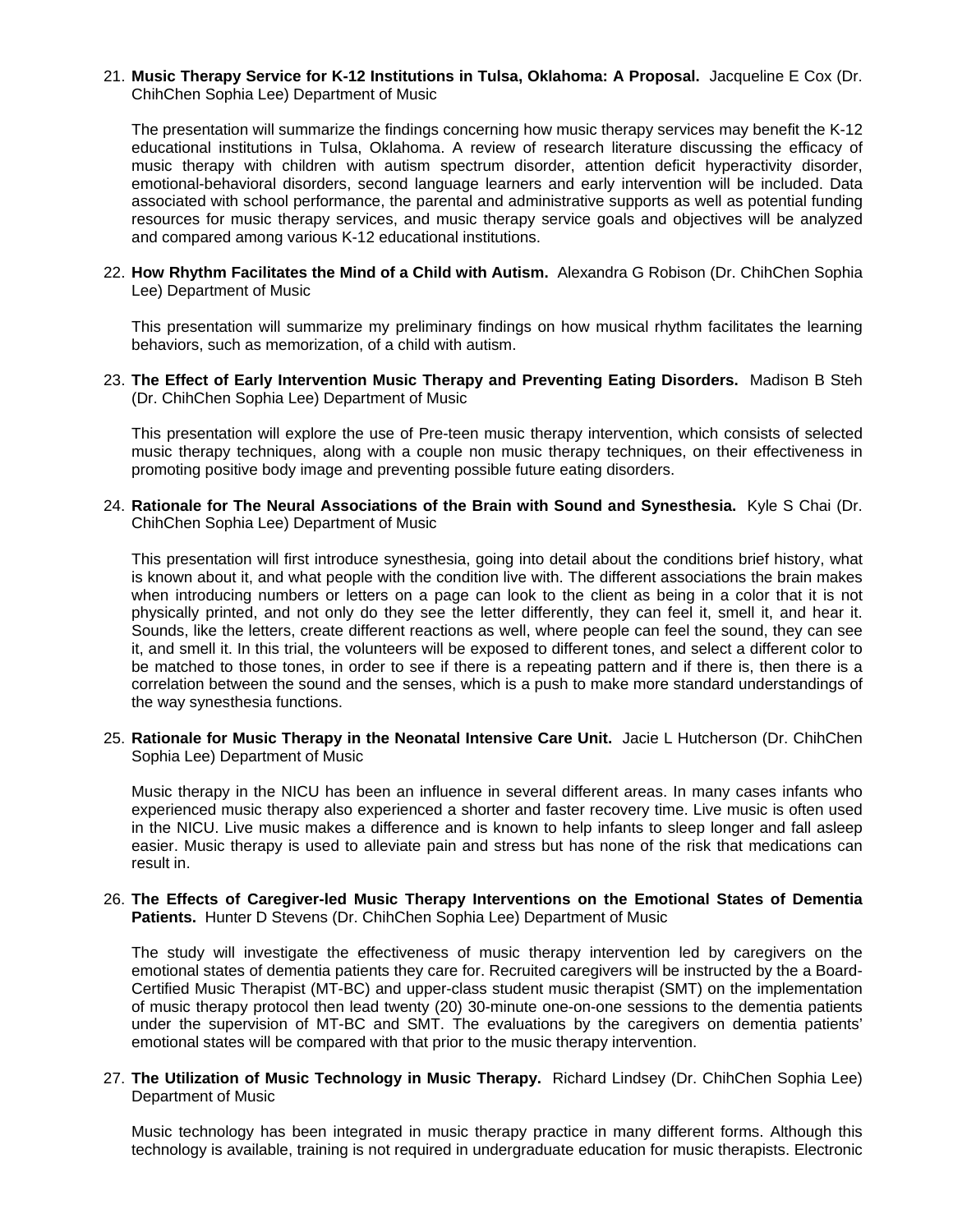music technologies may provide opportunities that traditional acoustic instruments may not be able to. A standardized curriculum involving frequently used technologies in the music therapy setting could prove to be beneficial for client's quality of life in the music therapy setting.

28. **Music Therapy and Schizophrenia**. Josiah T Langley (Dr. ChihChen Sophia Lee) Department of Music

Schizophrenia is a mental illness that can slowly lead a person to suicide if not helped. It can cause hallucinations, delusions, poor attention span, and emotional apathy. People with this disease often hear voices in their head. Sadly after a while they start to believe the voices are real. Music therapy has been known to keep schizophrenic patients oriented and redirected back to reality. Articles found addressing music therapy and schizophrenia will be discussed along with music therapy treatments that can be useful in treating schizophrenia.

29. **The Effects of Group Creative Arts Music therapy Interventions on College Freshmen Facing Adjustment Difficulties.** Wei-Hsuan V Tu (Dr. ChihChen Sophia Lee) Department of Music

The presentation will first summarize factors resulted in additional anxieties to college freshmen in such as Social interaction, Academic performance and Relationship, following the details of study, including the recruiting process, interview, treatment, and scales adopted for evaluations in the pre and posttest phase. The implementation of creative arts techniques such as Clay making, drawing and dancing combined with music to address the adjustment difficulties college freshmen face will be explained.

30. **Music Therapy Techniques that Address Anxiety within Eating Disorders.** Brooke A McCullough (Dr. ChihChen Sophia Lee) Department of Music

Eating disorders have the highest mortality rate within mental health disorders. Information on eating disorders and how anxiety is a part of the disorder are discussed. Case studies over clients with anxiety and clients with eating disorders are presented for more information on techniques used that can be used during Music Therapy interventions to address clientele goals.

31. **Effect of Gender on Perception of Pain in Those Being Bullied**. Christopher J Stevens (Dr. Stephen Burgess) Department of Psychology

The National Educational Association estimates that every 7 minutes a child is a victim of bullying and 85% of the time there is no student or adult intervention. One factor that may affect whether someone intervenes is the evaluation of the experienced pain during bullying. Perception of pain in others is affected by several psychological, behavioral and contextual factors (Sullivan et al., 2006). The communication model of pain proposes that the sender's (the person thought to be experiencing pain), pain behavior, the receiver's sensitivity to features of the senders' behavior and the receiver's attitudes and beliefs may affect the perception of pain in others (Craig, 1998). In the present study, we explored differences in perceived pain in others between males and females. Participants were 70 primarily Caucasian freshmen college students (mean age = 19.2). Participants completed a series of scenarios designed to portray a variety of bullying types (e.g., cyber, physical, emotional) and severities. The scenarios were extensively piloted to identify those that represented a range of scores on these factors. The scenarios varied by type of bullying (physical or emotional emphasis), gender of person being bullied, and age of the person being bullied. No significant differences in ratings of perceived pain experienced during being bullied based on gender of rater were observed. There were also no significant interactions between gender of rater and the scenario factors examined.

#### 32. **Learning by Doing: Project-Based Introductory Statistics.** Ms. Kristin R. Woods, Department of Psychology

Problem: Statistical analysis plays a significant role across the sciences and is arguably the most salient point of intersection among diverse disciplines given that scientists constantly communicate information on varied topics through the common language of statistics. Despite its central importance however, the teaching of statistics is limited by numerous challenges that are not easily overcome with traditional pedagogical approaches. While many statistics courses teach the mathematics or application of methodology, few convey the necessary skills of approaching a scientific problem from a statistical perspective. In this way, the "tools" that students are commonly provided, often do not serve them well given real world challenges or convey the same "rich, complicated context, and decision-making issues present in the experience of real application" (Nolan & Temple Lang, 2009). Methods: Using a project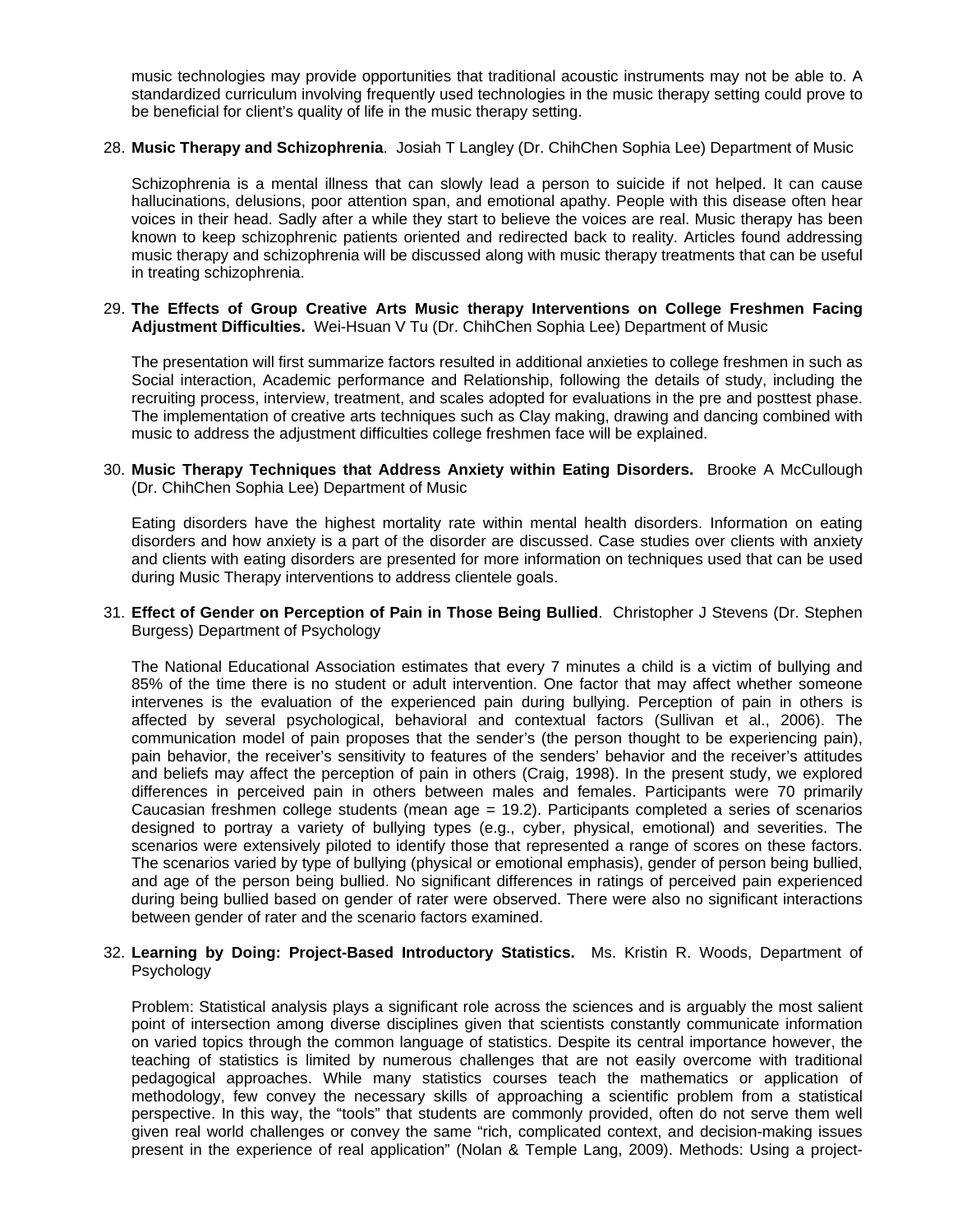based approach, the most significant challenges faced by instructors and students can be creatively tackled with FREE learning materials and an innovative teaching model. The learning materials and teaching strategies were designed to be structured enough to allow students to consistently move forward with their research projects, yet broad enough to encourage students to creatively and independently explore their questions by actively driving the decisions involved in inquiry. The resulting curriculum provides training in flexible application of knowledge, opportunities to analyze data in real world contexts, and education about statistical concepts through computing. Results: This poster will describe the course around the six recommendations of the ASA-endorsed Guidelines for Assessment and Instruction in Statistics Education (GAISE), which foster opportunities for project-based work through the emphasis on the use of real world data, active learning, conceptual understanding rather than memorization, and the use of technology. Conclusions: This pedagogical approach empowers introductory statistics students with a passion-driven, project-based curriculum.

#### 33. **How Fatherly Involvement Relates to Teenage Pregnancy and Perception of Sexual Behaviors**. Alexis A Schroeder (Ms. Kristin Woods) Department of Psychology

Lack of father investment or the absence of the father does relate to how early adolescents start to get involved in sexual activities and how early adolescent pregnancies happen (Mendle, Van Hulle, Brooksgunn, Emery, Harden, Turkheimer, D'Onofrio, Rodgers, Lahey, 2009). Today, there are around 820,000 teen pregnancies happening each year, with 80 percent of those unintended (Familyfirstaid, 2015). The purpose of this study was to examine the relationship between fatherly involvement and pregnancies in adolescents. The sample was drawn from the first wave of the U.S. National Longitudinal Study of Adolescent Health (AddHealth), which included adolescents in seventh through twelfth grade. Chi-square analyses and bivariate graphs were used to examine the relationship between adolescent pregnancies and time spent with their father. The results suggest that there is a statistically significant relationship between how involved the father is in the female adolescents' life with how adolescents perceive risky sexual behaviors from an early age. In conclusion, those that had an absent father or a less involved father were more likely to engage in risky sexual behaviors and get pregnant at an early age. The findings of this research coincide with the results of previous research, which taken together suggests that female adolescents with a strong relationship with their biological father are less likely to engage in risky sexual behaviors at an early age.

#### 34. **The Association between Religious Practices and Substance Use Among American Adolescents**. Alexandra K Jordan (Ms. Kristin Woods) Department of Psychology

Individuals who reported that religion was important to them reported little or no use of substances, such as alcohol, tobacco, marijuana, inhalants, tranquilizers, cocaine, crack, ecstasy, and problems with drugs and alcohol (Kliewer & Murelle, 2007). Both religious attendance and the importance of religion to the individual were associated with less marijuana use (Leonard, 2006). Adolescents involved in religious activities, such as youth groups, were more likely to abstain from substance use and other risky health behaviors (Ebstyne & Furrow, 2008). The purpose of this study was to examine the relationship between religious practices (being of a religious affiliation, religious importance, attendance, the attendance of youth activities) and substance use (alcohol, cigarettes, marijuana, and other drugs) in adolescents. The sample was drawn from the first wave of the public access U.S. National Longitudinal Study of Adolescent Health (AddHealth) database, which includes adolescents in seventh through twelfth grade. An In-Home Questionnaire, a self-administered survey, was used to assess the various adolescent factors. The survey contained detailed questions on the frequency, quantity and patterning of each topic. Chi-square and multivariate graphs were used to examine the relationship between adolescent substance use and religion, the importance of religion, attendance of religious services, and the attendance of youth group activities. The results suggest that religion, the importance of religion, and attendance of religious services and youth group activities, were all significantly associated with the adolescents trying cigarettes, the regularity of their smoking, and the number of days the participants drank alcohol in the past 12 months. ANOVA and multivariate graphs were also used, and the results suggest that there is a statistically significant association between the number of days smoked in the past 30 days, number of cigarettes smoked on each day smoked, and lifetime use of marijuana, and religious practices. There was also a statistically significant association between the number of days using chewing tobacco in the past 30 days and importance of religion, frequency of prayer, and how often adolescents attended youth activities. In conclusion, the individuals who reported being of a religious affiliation, religion being important to them, attending religious services, and attending youth group activities were less likely to use substances such as alcohol, cigarettes, marijuana, tobacco, and other drugs. The results of this research coincide with the results of previous research, which together suggests that adolescents who are involved in religious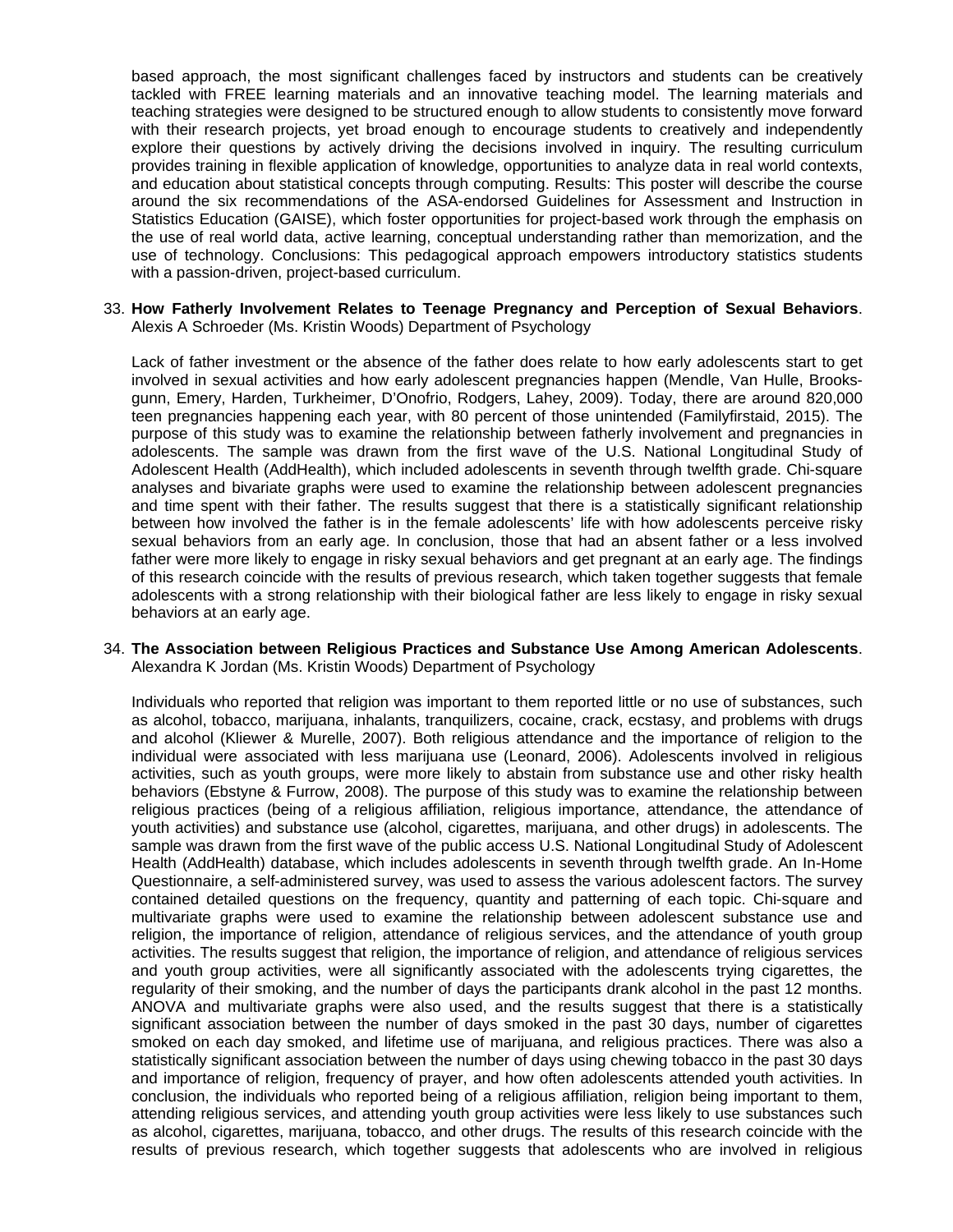practices are less likely to use alcohol, cigarettes, marijuana, and other risky substances.

35. **The Association of Adolescent Drinking Behavior with Relationship to Parents**. Rachel M Yarnell (Ms. Kristin Woods) Department of Psychology

A major public health problem in the U. S. is alcohol use in those under 21 years of age with 24 percent of youth reporting drinking and 15 percent reporting binge drinking (Centers for Disease Control and Prevention, 2014). Engaging in this risky behavior for underage youth resulted in approximately 189,000 emergency room visits in 2010 and over 4,300 annual deaths. Recent research looked at parents who consume alcohol in front of the adolescent and how that could influence the rest of the adolescent's life (Cranford, Zucker, Jeste, Puttler, & Fitzgerald, 2010). Results found that when a parent drinks alcohol in front of the adolescent then in adulthood the adolescent is more likely to use and abuse alcohol. The purpose of this study was to examine how an adolescents' relationship with their parent relates with drinking behaviors. The sample was drawn from the first wave of the U. S. National Longitudinal Study of Adolescent Health (AddHealth), which included adolescents in seventh through twelfth grade. Chi-square, correlation, and ANOVA analyses were used to examine the data. The results suggest that if the parent is present when the adolescent is consuming alcohol then alcohol consumption is lower and lack of parental presence increases amount and frequency of alcohol. Adolescents who partake in this risky behavior tend to be in more trouble with their parents. In conclusion, parental involvement in an adolescents' life is associated with alcohol consumption.

36. **Career Decision Self-Efficacy Assessment: Are scores consistent across two administration formats?** Morgan P Bressman, Aileen Aiello, and Jackie M Bivins (Dr. Jared Edwards) Department of Psychology

For this study, we examined the relationship between a paper format and a computer (Microsoft Excel) administered format of the Career Decision Scale—Short Form (CDSE-SF) (Betz, Hammond, & Multon, 2005). The CDSE-SF is a 25 item, likert scale instrument that yields 5 subscales and a full scale score. A computer administered format allows for quicker administration, quicker scoring, and less chance of error in the transcription/scoring process. It allows for immediate feedback instead of the delayed feedback from using a paper format of the instrument. We wanted statistical evidence that a computer administered format was equivalent to the paper format.

37. **How Students View Diversity in Their Education: A Qualitative Examination**. Catherine J Schubert, Aileen Aiello, and Maci Glasscock (Dr. Jared Edwards) Department of Psychology

One of the questions that we have about diversity is how students view it. Educators and administrators value diversity, but how do the students at our institutions view the diversity around them? Being from a small university in a rural area with students from small rural towns, we were especially curious about how our students would respond to open questions about how much diversity they perceived and what value they gave to that diversity in their college experience.

This research provides insight into how students value and perceive the diversity around them in the university environment. It highlights the different perspectives of those with different cultural identities. One clear limitation is that this study was described as a study on diversity when students were invited to volunteer. The higher than normal rate of non-European American participants may be due to that, and there is a high likelihood that there is a difference between those who chose to participate in this study and those who chose other options.

38. **Values & Career Decidedness: Do extreme expectations equal career indecisiveness?** Jackie M Bivins, Aileen Aiello, Morgan P Bressman, and Maci Glasscock (Dr. Jared Edwards) Department of Psychology

This study was designed to explore whether those with more extreme values (defined as number of always or never valued work values on the Knowdel work values card sort) had higher levels of indecision regarding their career choice. Decidedness and indecision were measured with the Career Decision Scale (CDS) by Osipow et al. (1976).

39. **Stress Management in Relation to Coping Style**. Gwendolyn E Burgess (Dr. Randy Barnett) Department of Psychology

The population of juvenile delinquents is exposed to many potential stressors. There are potentially legal,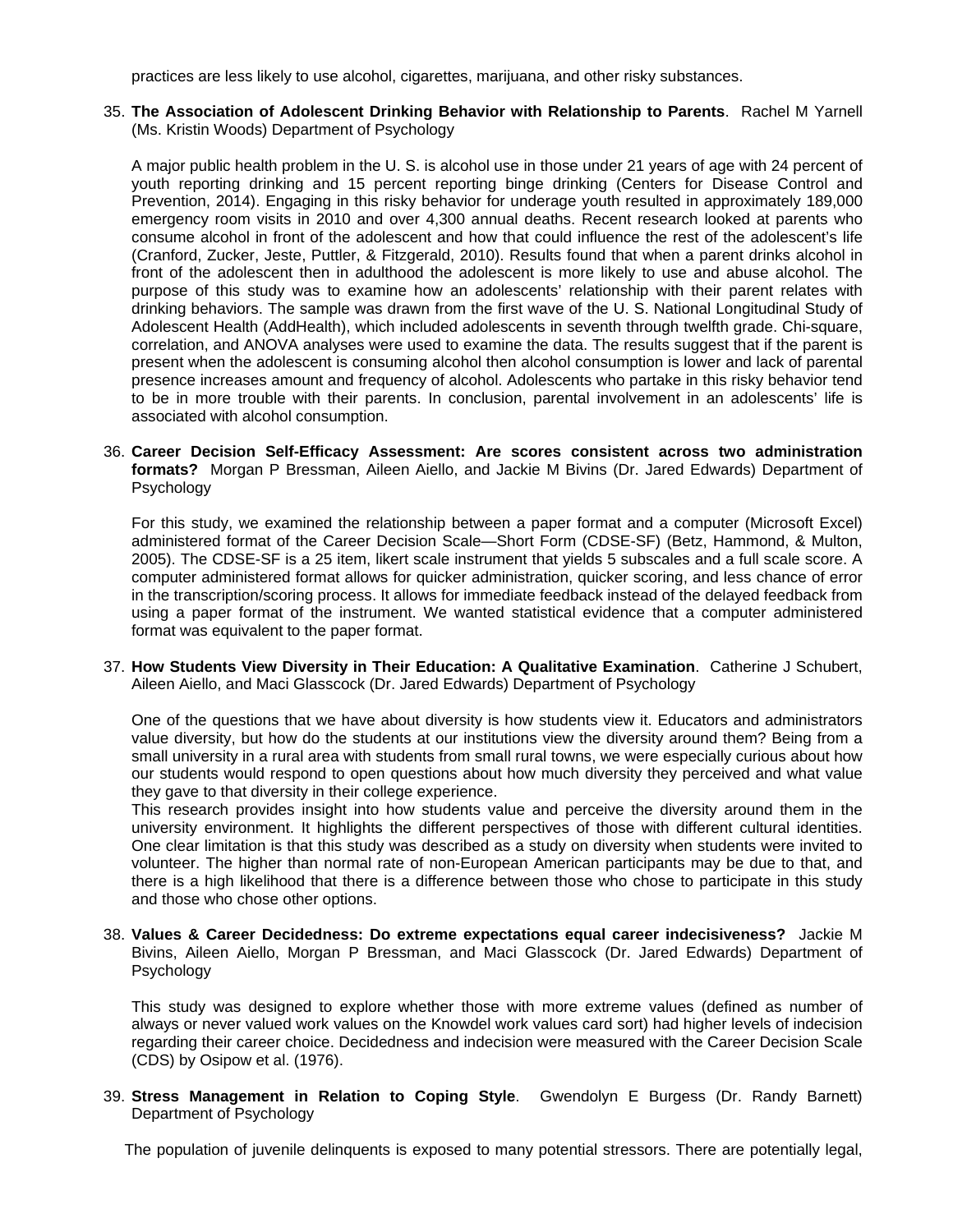family, monetary, academic and other stressors present, and therefore having a style of coping that is effective, as well as effective stress management skills are important to the overall psychological health and achievement of the individual. Stress management skills are part of emotional intelligence or the ability to monitor one's own and other's emotions and to use this information to guide interactions and thoughts (Slalovey & Mayer, 1989). In other populations studied, emotional intelligence is associated with lower levels of stress and higher levels of adaptive coping (Austin, et al., 2010). Work with juvenile delinquents has been limited. In the present study, differences in coping styles and anxiety in relation to stress management skills were examined. 100 adolescent juvenile delinquent males (mean = 17.1) in a correctional facility participated. Measures of emotional intelligence (Bar-On EIQ-YV), coping styles (CISS), and anxiety (MASC) were obtained pre and post time in the facility. Somewhat surprisingly, those who differed in poor or adequate stress management skills did not differ significantly in anxiety level or coping style. However, the distribution of coping styles in the sample was overall much different from that seen among typical young adults. We found that overall the juvenile delinquents studied demonstrated high levels of poor coping styles and a high incidence of poor stress management skills. Within the group studied however, the expected relations among coping styles, anxiety and stress management skills were not observed.

40. **The Relationship between Stress, Sexualization, and Salivary Hormones**. Laura A Burleigh, Gwendolyn E Burgess, Patra Kositchaiwat, and Ashley Murray (Dr. Lisa Appeddu<sup>1</sup> and Dr. Melinda Burgess<sup>2</sup>) Department of Pharmaceutical Sciences<sup>1</sup> and Department of Psychology<sup>2</sup>

The objectives of this study were to investigate the relationship between stress level and salivary hormones after subjects were asked to conduct poses that were either high or low in sexualization and power. This study is part of a larger experiment that followed the published methods of Carney, Cuddy, and Yap (2010) in evaluating cortisol and testosterone levels. Briefly, two sets of salivary samples were collected per subject before and after conducting a physical pose to evaluate whether any change from baseline occurred. A subset of 57 out of the 86 original samples were randomly chosen after stratification by treatment. Samples were stored at -40 degrees Celsius until analyzed in duplicate using Salivary Assay kits (Salimetrics, LLC). Factors that will be reported include: (1) changes in salivary alpha-amylase (as a proposed indirect indicator of adrenergic activity), estrogen, and progesterone levels, if any, (2) relationship of the three previous salivary components with cortisol and testosterone, and (3) their relationship with stress levels as self-reported by subjects. Results obtained from this study will be applied to future research designs which evaluate salivary hormones in test subjects exposed to different stimuli.

41. **Mapping the Invasion: Extent of the Tree of Heaven Population in Weatherford, Oklahoma.** Zach R Godwin, Jay S Stinson, Rachel L Wallace, and Maryanne Dantzler-Kyer (Dr. Lisa Castle) Department of Biological Sciences

As part of our Terrestrial Ecology course, we complied data collected on the Tree of Heaven (Ailanthus altissima Simaroubaceae) population in Weatherford, Oklahoma near the Southwestern Oklahoma State University campus. The population was monitored in April 2011, October 2011, February 2012, and again in May 2014. Locations where the trees were found, total number at each site, and their location relative to other objects, such as houses and other buildings, were recorded. We mapped the trees within a kilometer of campus. Over 3,000 stems of Trees of Heaven were found, indicating an invasion unhindered by the recent drought.

42. **Five Years in the Life on a** *Cyclanthera dissecta* **Population**. Allison D Statton (Dr. Lisa Castle) Department of Biological Sciences

*Cyclanthera dissecta* (Cucurbutaceae), also referred to as cut-leaf cyclanthera, is a weedy annual vine native to western Oklahoma, USA. A historical lack of interest in this species has lead to it being poorly studied even though it is closely related to known edible and medicinal species such as *Cyclanthera pedata* and some agricultural weeds. We have tracked changes in a population of *Cyclanthera dissecta* near Weatherford, Oklahoma, located in the western part of the state, for five years to determine the baseline population size and the effect of inconsistent weather conditions on this plant. We compare population size, average plant size, average number of fruit per plant, and each plant's geographical location for the five growing seasons. We utilize this information alongside environmental factors, such as droughts and early freezes, to better understand how climate change and human activity may influence plant growth and survival.

43. **Johnsongrass: Terrestrial Invaders**. Alexandra K Jordan, Emily D Morgan, Austin D Beisel, and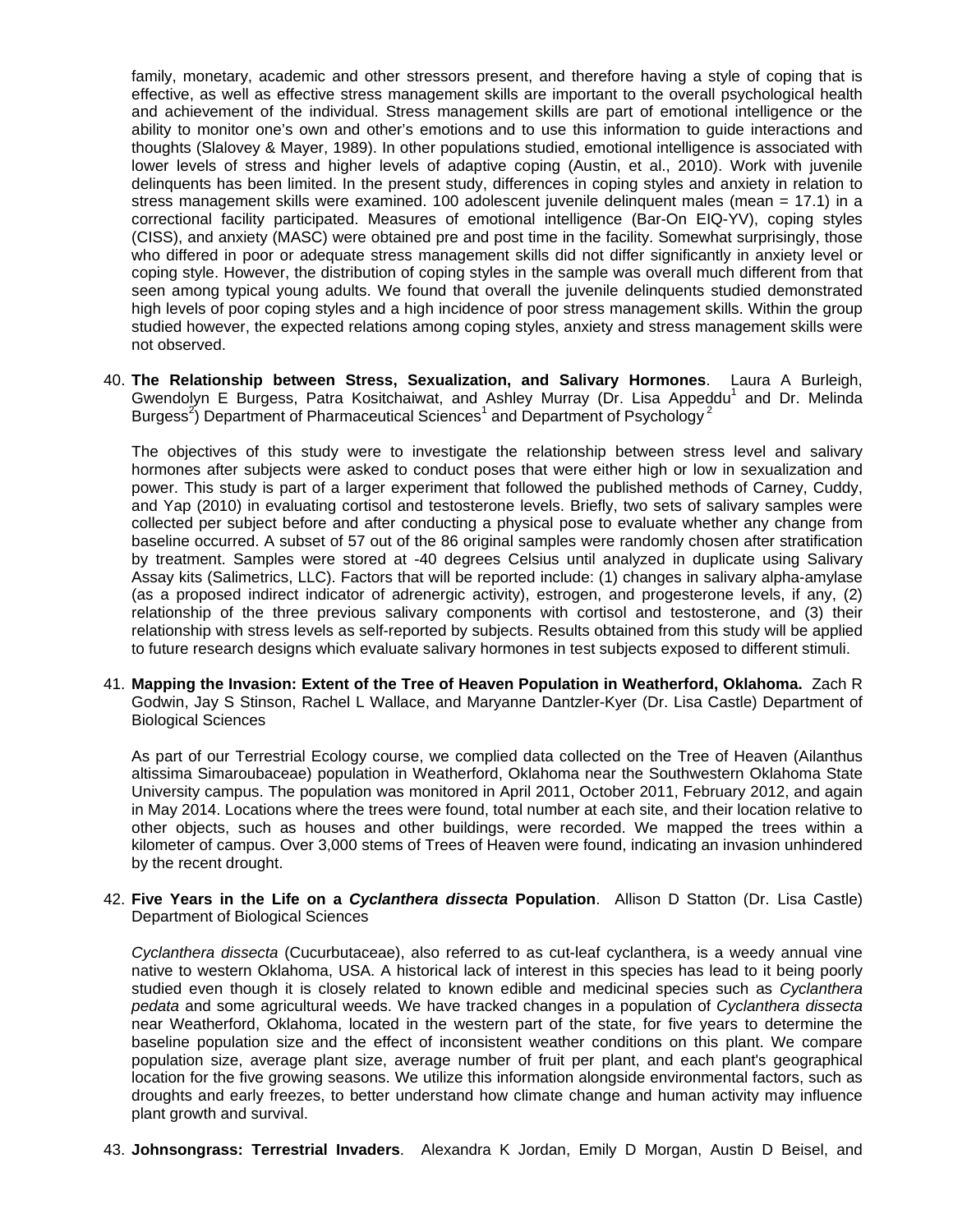Catherine Patron (Dr. Lisa Castle) Department of Biological Sciences

Johnsongrass (*Sorghum halepense*) is an invasive grass that disrupts ecosystems, displaces native vegetation, causes cyanide poisoning in livestock, and prevents tree seedling establishment. An invasive species is defined as an organism that is not native and has negative effects on our economy, our environment, or our health. As preparation for an investigation into the effects of this grass at the SWOSU Deer Creek field site, we researched this species and its effects. Here we report on the economic and ecological impacts of Johnsongrass that has spread in other habitats.

44. **The Effects of Johnsongrass (Sorghum halapense, Poaceae) On Surrounding Vegetation; An Ongoing Investigation.** Humberto H Cervantes, Paage Nicoll, Huxley Owens, and McKenzie Smith (Dr. Lisa Castle) Department of Biological Sciences

Johnsongrass (Sorghum Halapense, Poaceae) is an invasive grass. It is a problem because it impedes the growth of native vegetation and is difficult to control. As part of our investigation into the effects of Johnsongrass on primary production at the SWOSU Deer Creek field site, we established transects measuring above ground biomass at varying distances from a stand of Johnsongrass. We also measured and mapped the current extent of the population, which has visually expanded over the last five years. These measurements will serve as baseline data for ongoing monitoring of the invasion.

45. **Invasive Characteristics of the Tree of Heaven**. Kristen T Howard and Amber L Rinestine (Dr. Lisa Castle) Department of Biological Sciences

Tree of Heaven (Ailanthus altisimia Simaroubaceae) is a well-adapted plant that is spreading through Western Oklahoma. Its many adaptations have made it successful in establishing a foothold in the unstable urban environment of Weatherford, OK. Its chemical substances prevent native plants from growing, and it can spread through diverse reproductive processes. As part of our Terrestrial Ecology class, we have compiled information from past students and online databases about the invasive characteristics of Tree of Heaven. We concluded that most of the Trees of Heaven in Weatherford were not intentionally planted, but represent an invasion from the few trees that were intentionally planted.

46. **Pollinators in Urban Environments.** Amber R Rymer (Dr. Lisa Castle) Department of Biological **Sciences** 

Increasing fragmentation and loss of natural habitat threatens many species of animals, including insects such as butterflies and bees that serve important ecological roles as pollinators. Urban gardens may serve as habitats for many insects. Pollinator use of native and non-native plants has been investigated, but the intended use of gardens by home owners has not. In order to determine how planting choice and pesticide use in gardens affect pollinator biodiversity, three categories of gardens were compared. Gardens were categorized as sprayed ornamental, non-sprayed ornamental, or non-sprayed pollinator specific gardens intended to attract pollinators and as the insects food source. The gardens were sampled at five dates from June through August 2014. Insects and plants from each site were identified and checked for biodiversity between garden types.

#### 47. **Guilty by DNA Fingerprinting**. Paage F Nicoll (Dr. Muatasem Ubeidat) Department of Biological **Sciences**

The advances in the forensic science field and in the technology of DNA fingerprinting are making solving cold cases somehow possible. Many crimes have gone unsolved for decades. Furthermore, many people were put in jail for crimes they did not commit based on the circumstantial evidences. With the help of DNA fingerprinting, many of these crimes were solved and criminals were identified and locked behind bars. This technique is being used also for paternity testing. The accuracy of the techniques is extremely high with almost no flaws. In this research, we will summarize the latest advances in this technology and its implications of the justice system in the United States and around the world.

48. **Comparative Analysis of** *Dictyostelium discoideum* **and** *Myxococcus xanthus*. Canisia B Tatah (Dr. Muatasem Ubeidat) Department of Biological Sciences

*Dictyostelium discoideum* is a powerful biomedical model organism to study developmental regulation and cellular signaling because of the ease of genetic, biochemical and cell biology approaches. Upon starvation, single-celled amoebae emit cAMP and migrate toward aggregation centers. This gives rise to a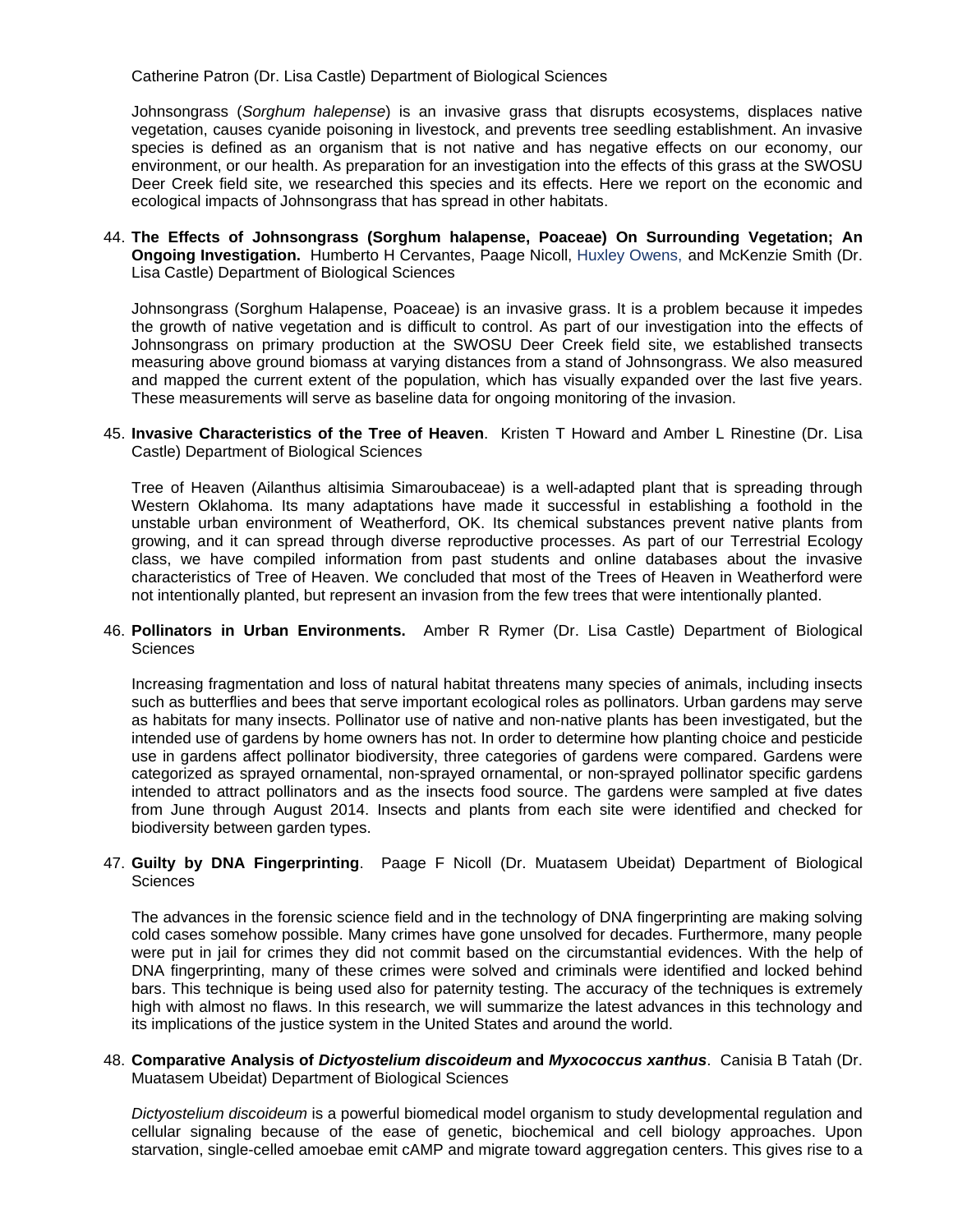discrete multicellular structure called the "slug". In the migrating slug, the precursors for stalk and spore cells become recognizable and are localized in specific regions. Prestalk cells are located in the anterior 20% of the slug and prespore cells occupy the remainder. *Myxococcus xanthus* is a gram-negative bacterium with a developmental life cycle, social behavior and multicellular morphogenesis that resemble the eukaryotic *Dictyostelium discoideum*. This resemblance between a prokaryotic and a eukaryotic organism can hold key information about the common evolutionary ancestor of these social organisms and probably their relation to other organisms with similar characteristics. In this study, both organisms are being compared in growth and simple physiology to initiate a larger project.

#### 49. **Autophagy Plays an Essential Role In Neuronal Development and Maintenance**. Ashley Powers and Matt Abbott (Dr. Andrea Holgado) Department of Biological Sciences

For the past decades, scientists noted that many neurodegenerative disorders, such as Alzheimer's, Huntington and Parkinson's Disease are characterized by pathological accumulations of protein aggregates. However, more recently, analyses from brain autopsies and animals models show that the accumulation of toxic protein aggregates come together with a reduced protein recycling machinery. Autophagy, the primary focus of the research summarized herein, involves the removal of cell debris and the recycling of protein aggregates in health and disease. BEC-1, a Caenorhabditis elegans protein conserved from human to yeast, was shown to play an essential in autophagy and recycling of nutrients under starving conditions. Furthermore, recent research suggested that BEC-1 may link recycling of nutrients in nerve cells with growth, differentiation and maintenance of neurons. To test this probable link, we characterized the neuronal structure and function of C. elegans mutants expressing all proteins except BEC-1. Collectively, we found that BEC-1 mutants have developmental and functional defects at the level of motor neurons. Imaging analysis revealed a reduction in the number of motor neuron extensions called commissures. Quantification of motor function demonstrated severely dysfunctional locomotion. Last, results of chemical dose-response assays indicate neuronal synapses have a normal neurotransmission.

50. **Lanthionine Ketimine Is a Neurotrophic Agent that Promotes Axonal Elongation and Autophagy**. Elizabeth Jansing, Ashley Rodriguez, and Lyly Van (Dr. Andrea Holgado) Department of Biological **Sciences** 

Collapsin response mediator proteins (CRMPs), are cytoskeletal adaptor molecules involved in a variety of normal cellular functions including alteration of cell shape and cell communication. CRMP2s have also been associated with pathological disorders and neurological diseases. For instance, CRMP2 protein collects in cytoskeletal tangles in Alzheimer's disease, which may contribute to neural degeneration in this disorder. In other examples, differences in CRMP2 expression have been documented in some subsets of patients suffering paranoid schizophrenia. Lastly, the anticonvulsive drug lacosamide (VimPat) was found to act by binding to CRMP2, which unmasked the pharmacological importance of CRMP2-binding in epilepsy. Thus, based on these observations, we hypothesize that CRMP2 plays a central role in neuronal connectivity and may represent a critical junction linking neural brain function with neural pathologies. Moreover, we reasoned that if we target CRMP2 therapeutically, we may reverse or slowdown onsets of many neurodegenerative disorders. To this end, we began a study focused on the in vivo effects of lanthionine ketimine (LK), a natural brain metabolite and neurotrophic agent, in C. elegans. Work from our group shows that LK partially rescues CRMP2 hypomorph mutants while activating a recycling mechanism called autophagy. These data provide evidence for in vivo function of LK and reveal new opportunities for therapy development when CRMP2 functionality is compromised.

51. Determining the Toxic Effects of Silver Nanoparticles Using C. elegans. Jake Gregston<sup>1</sup>, Abby McKisson<sup>1</sup>, and Anthony Sanchez<sup>1</sup> (Dr. Andrea Holgado<sup>1</sup> and Dr. Carey Pope<sup>2</sup>) Department of Biological Sciences at Southwestern Oklahoma State University<sup>1</sup>, Oklahoma State University<sup>2</sup>

Silver nanoparticles are frequently used as an antimicrobial agent in paints, toys, household chemicals and appliances. Even though these particles are the most widely used nanomaterial, controversy surrounds the analysis of their toxicity. To shed some light in this field, we used the model organism C. elegans and study the effects of silver nanoparticles by determining mortality rates. In contrast to some published work, our finding showed that nematodes exposed for 24 h and 48 h to increasing concentrations of silver nanoparticles washed extensively to remove unbound silver did not show increasing mortality when compared to those exposed to citrate (vehicle solution). Moreover, examinations of mortalitiy rates of animals exposed to silver nitrate or to unwashed silver nanoparticles (contaminated with dissolved silver nitrate) suggested that silver ions were the ultimate toxicant. One hundred percent of nematodes died after 48 h exposure to plates inpregnated with 4 ml of silver nitrate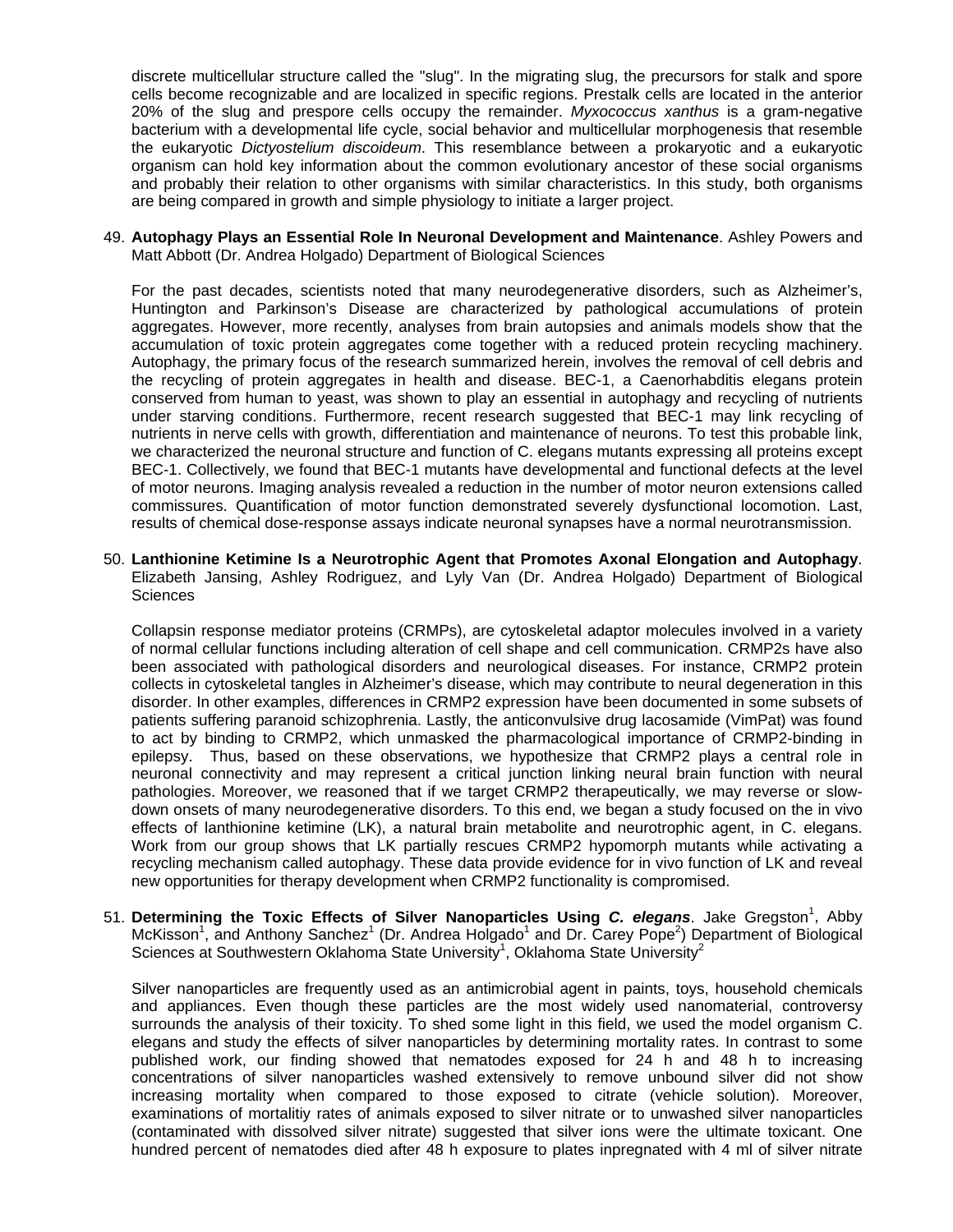solution or 4 ml of non-washed silver nanoparticles, while little lethality was noted with similar exposures to either citrate or washed nanoparticles. Together, our observations show that C. elegans can be used as an inexpensive in vivo model to test the toxicity of emerging materials. More specifically, these studies of silver nanoparticle point out the importance of avoiding free silver contamination when used in products such as paint, toys, and antimicrobials.

52. **Effects of Sugar Mixtures On Feeding In Fruit Flies**. Maryanne E Dantzler-Kyer and Jessica L Huffman (Dr. Jimena Aracena) Department of Biological Sciences

Fruit flies, Drosophila melanogaster, show preferences between various types of mono- and disaccharides. Our purpose was to test their ability to discriminate between pairs of sugars while freely foraging on a patch of food. Three different sugars (sucrose, glucose, fructose) were tested in combination pairs. A fructose-glucose mixture was used to determine if the flies preferred sucrose to its monosaccharide components. We also tested the effect of an unacceptable sugar (lactose) on the preference for sucrose. The flies were deprived of food for 20 hours and tested in groups of 50 flies for one hour in a small arena containing one patch of 24 wells of sugar solution. The solutions were dyed red (12 wells) or blue (12 wells), which later were visible through the flies' abdominal walls and allowed for easy scoring of preferences. The flies preferred sucrose to the fructose-glucose mixture. Lactose increased the preference for sucrose. Flies with purple abdomens (having fed on both sugars tested) were more common when both sugar solutions were acceptable, showing that the flies foraged on more than one resource on a patch and that foraging increased in patches consisting of higher quality resources.

53. **The Expression and Purification of the Recombinant Magnetosome Associated Protein Mad2 from**  *Desulfovibrio magneticus* **Strain RS-1 in** *Escherichia coli***.** Emily R Kessler and Bradly Burke (Dr. Denis Trubitsyn) Department of Biological Sciences

A diverse group of prokaryotic organisms known as magnetotactic bacteria produce magnetosomes, crystals of magnetite or greigite surrounded by a lipid membrane. Magnetosomes are organized in chains which allow cells to be oriented by the Earth's magnetic field. Usually, magnetite crystals have either cuboctahedral or elongated (bullet-shaped) morphology. The molecular mechanism responsible for the crystal morphology remains unknown.

This work is aimed at investigating the role of the Mad2, a protein found to be involved in magnetosome formation in *Desulfovibrio magneticus* strain RS-1. Two expression vectors with 6xHis tags on either Cterminal or N-terminal ends of mad2 gene were synthesized with codon optimization for expression in Escherichia coli BL21. We are working on the transformation of synthesized vectors in host bacterium. Following that, the overexpression, based on the use of a T7 promoter will be performed; results will then be visualized on a gel electrophoresis. Once the optimization of expression is carried out, the Mad2 tagged with histidine residues will be purified using immobilized metal affinity chromatography.

This work will be advanced by experiments on iron binding assay using radioactive isotope Fe55 and investigating of the effects on crystal morphology during biomineralization in vitro.

#### 54. **Nutrients and Nuisances: Environmental Diet and Its Effect on Female Defense Mechanisms**. Shanna M Simmons (Dr. Rickey Cothran) Department of Biological Sciences

Sexual conflict is a dispute between the sexes over a behavior, usually associated with reproduction, that has opposite fitness effects in each sex. In nature, environmental factors such as predators, food availability, and competitors are expected to shape an organism's traits including those used to resolve sexual conflict. Females have traits that can counteract the male offense traits in sexual conflict, leading to variation in conflict resolution. In this experiment, the effect of diet on female resistance behavior in Hyalella amphipods will be tested. Pairing duration preference varies between the two sexes in this species; females prefer a shorter pairing duration compared to males. When amphipods pair, the male uses posterior gnathopods to carry the female around pre-copulation, which can last up to six days. Therefore, overall female health could affect her ability to resist pairing, leading to longer pairing duration. To test this hypothesis, females will be isolated and placed on different diet treatments; one group with restricted access to food, one group with full access to poor quality food (packed with more fillers and less nutrient-rich material), and one group exposed to an ample amount of high quality food. After a standardized period on one of the three diets, each female will be mixed with males and mating behaviors will be observed and recorded. I expect females that have access to a poor quality diet will exhibit the least effective defense mechanisms against male attempts at early pairing. I expect the females with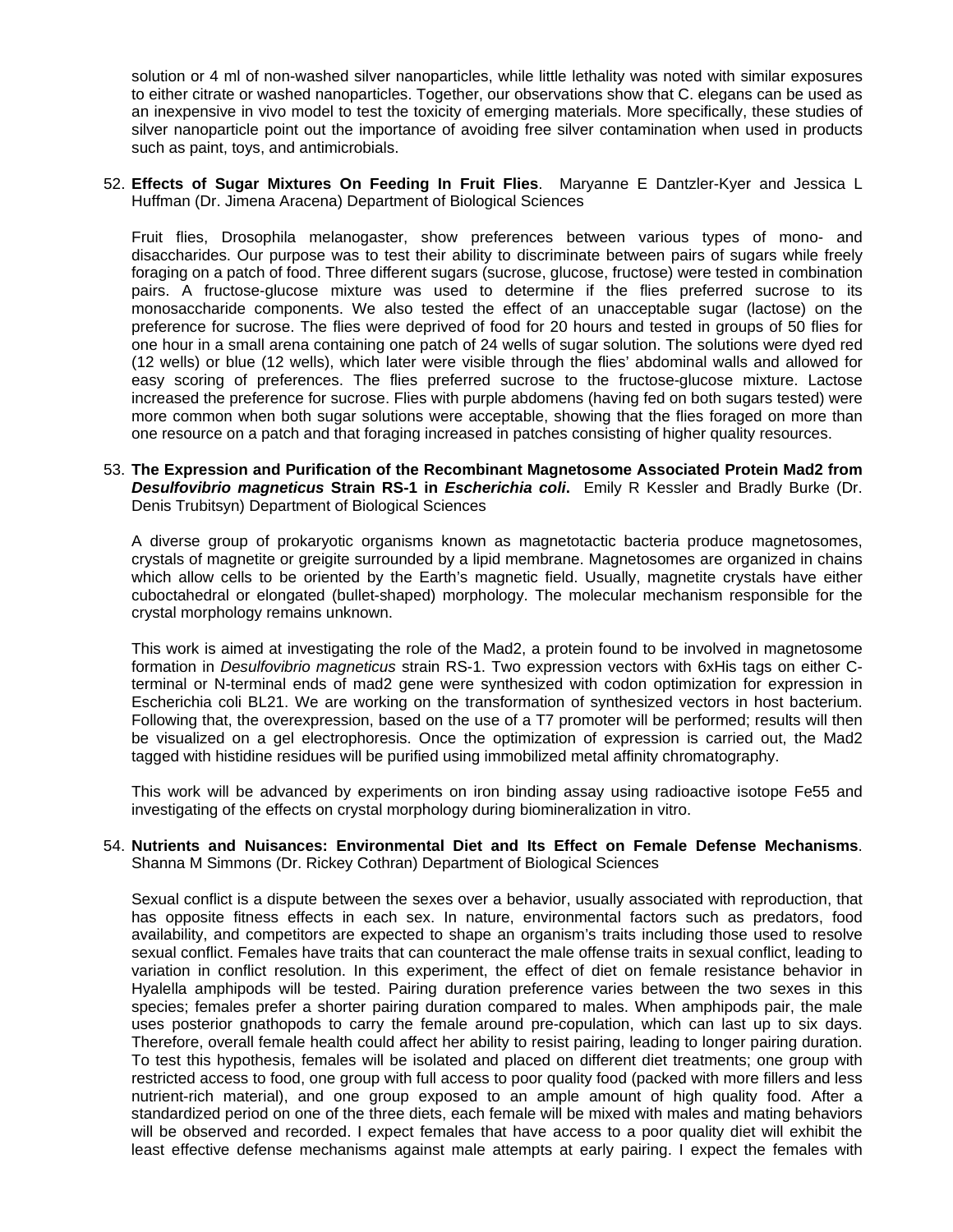limited access to food will experience a drop in defense mechanisms, but will still show more effective resistance compared to females in the poor quality food treatment. Based on the results obtained from the experiment, the conditions of the environment may be used to predict female defense behavior in nature. Hyalella amphipods are not largely studied as a group, so these studies are providing a basis for future research and discoveries.

#### 55. **The Cost of Courtship: Effects of Male-Male Competition On Harm Experienced By Females In Hyallela Amphipods.** Ashna Dhoonmoon (Dr. Rickey Cothran) Department of Biological Sciences

Sexual conflict is common in nature and arises because males and females have clashing interests over whether, when, how often and for how long to mate. These conflicts often prove to be costly to organisms. One factor affecting intensity of conflicts is male-male competition in the environments. I hypothesize that females are more harassed and thus harmed in populations with male-biased sex ratios. To test this hypothesis, I propose to use freshwater amphipods in the genus Hyallela. In amphipods, there is sexual conflicts over the duration of pairing. Males prefer to pair for a longer period than females. I will set up small populations that will be created from an initial large population, in which all other variables (food quality, water quality, etc...) are kept constant. I will manipulate the percentage of the two sexes are varied in the different populations so that the sex ratio is varied. The sex ratio commonly found in nature (40% male) will be used as a control. Other populations will be either female or male biased. I will use initial (before dampening or increasing conflict) and final fecundity (after manipulating conflict) to measure the harm caused by males during conflicts. As male-male competition increases in the environment (i.e., percentage of males increases), more harm will be caused to females and thus their fecundity is predicted to decrease. From this experiment, it can be found that male-male competition has a direct effect on costs to females associated with sexual conflict in the same environment. This can be taken into consideration when establishing environments in laboratories to promote healthier females and increase offspring production.

56. **Evaluation of the Physicochemical Properties of a Novel Antimalarial Drug Lead, Cyclen Bisquinoline**. Mohammad F Hossain, Anjuli Shrestha, and Apoorva Rudraraju (Dr. M. O. Faruk Khan) Department of Pharmaceutical Sciences

The purpose of this study was to evaluate physicochemical properties of a novel antimalarial drug lead, 4,10-bis (7-chloroquinoline)-1,4,7,10-tetraazacyclododecane (free base; FB) and its hydrochloride salt. Differential scanning calorimeter (DSC) was employed to determine and quantify the energy of phase transition and conformational changes. Equilibrium solubility and stability of both FB and its salt were carried out in different mediums, and samples were analyzed using RP-HPLC. pKa values were calculated by both pH-metric and UV-metric methods. The log P value of the compound was determined by RP-HPLC from the best fit calibration curve of log P vs. log k values of the reference standards. The FB is a white polymorphic crystalline powder; the polymorphs melt at 166, 178, 195, and 234ºC, respectively. The salt is off-white powder that showed a broad endotherm in DSC analysis suggesting it to be amorphous. Both forms were stable in a wide range of conditions (acid, base, water, light and heat) except oxidation. Three pKa values, 5.9, 6.6 and 8.7, were obtained for the compound. It has a log P value of 5.14. The application of standard experimental protocol revealed that the compound has at least four different crystalline polymorphs. It is highly hydrophobic; however, salt formation improved its water solubility by approx. 370-fold. All these properties would be useful in implementing the modern quality by design approaches for further development of the drug lead.

57. **UV-Metric, pH-Metric and RP-HPLC Methods to Evaluate the Multiple pKa Values of a Polyprotic Basic Novel Antimalarial Drug Lead, Cyclen Bisquinoline.** Mohammad F Hossain, Anjuli Shrestha, and Cassandra Obi (Dr. M. O. Faruk Khan) Department of Pharmaceutical Sciences

The purpose of this experiment was to evaluate and compare the pKa values of the poorly water soluble, weakly basic, novel antimalarial drug lead, 4,10-bis (7-chloroquinoline)-1,4,7,10-tetraazacyclododecane (CNBQ). Three separate methods, pH-metric, UV-metric, and reverse phase-high performance liquid chromatography (RP-HPLC), were employed to determine the pKa values between 2.0-12.0 pH range. The acetate and phosphate buffers, in addition to methanol and acetonitrile as co-solvents and potassium chloride to maintain the ionic strength, were used as appropriate. In UV-metric method, the drug substance is dissolved in aqueous media eliminating any interference of a co-solvent for measuring the pKa. Consequently, the pKa values obtained by the UV-metric method are considered accurate, as opposed to potentiometric and RP-HPLC methods that require the use of co-solvents. Thus, through the utilization of UV-metric method three pKa values, 5.9, 6.6, and 8.7, were obtained for CNBQ. These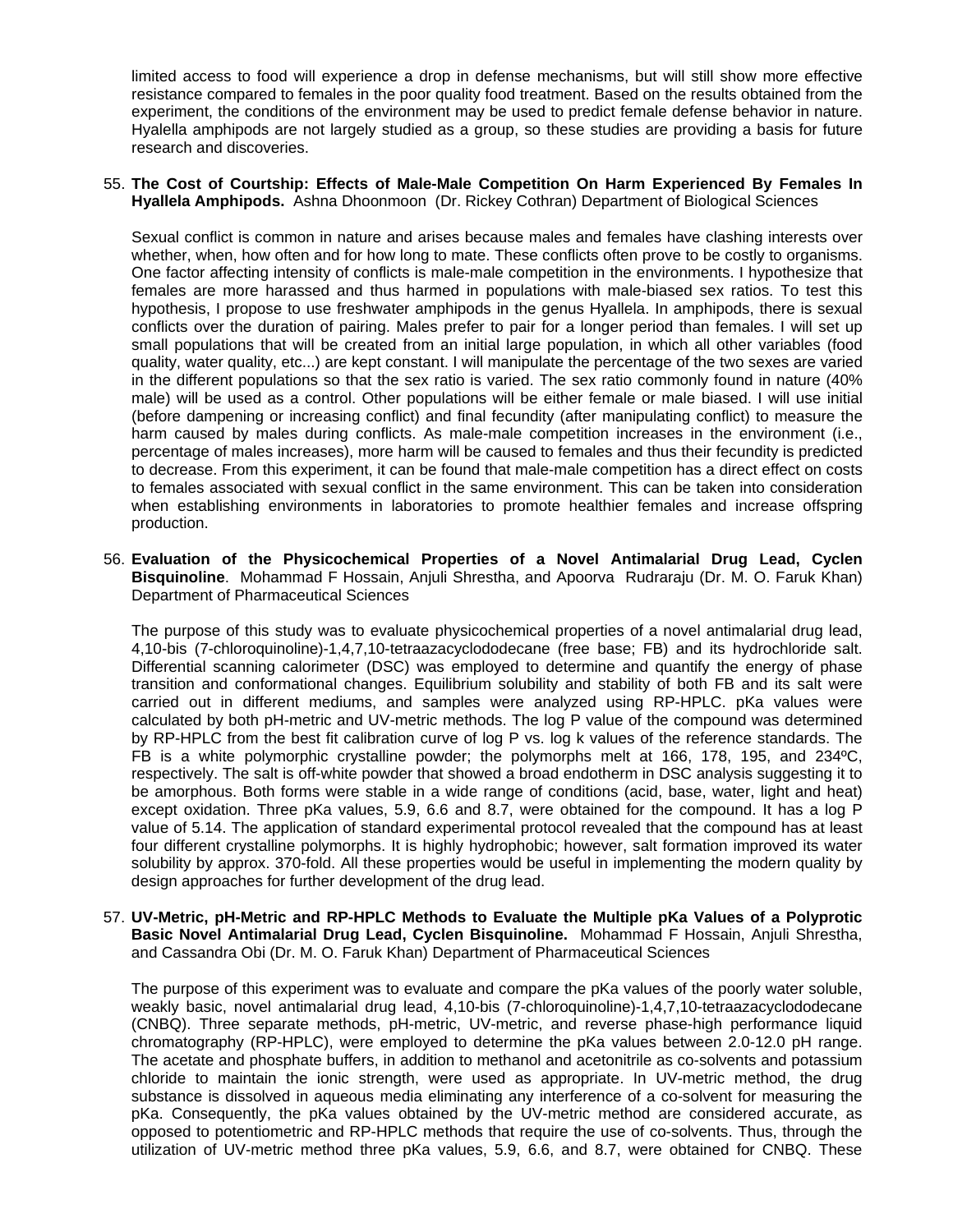studies would be useful to determine the pKa values of the related drug leads under development.

58. **Towards the Synthesis of N4O2-Type Metal Complexes of Antimalarial Macrocyclic Polyamine Ligands.** Mohammad F Hossain, Apoorva Rudraraju, Prabhjyot Saluja, and Alina Shrestha (Dr. M. O. Faruk Khan) Department of Pharmaceutical Sciences

The purpose of this study is to synthesize a series of N4O2-type stable metal complexes of antimalarial macrocyclic polyamine drug leads. The synthetic strategy relies upon the well-defined regioselective synthesis of tetracyclic derivatives of cyclen and related polyamines. First step of the method started with the synthesis of cyclen glyoxal followed by the synthesis of 1,7- dibenzyl-cyclen glyoxlal 1,7 bisquarternary ammonium salt. Hydrolyzing the salt leads to the formation of 1,7-dibenzyl-cylen proceeded by the synthesis of 4,10-bismethylacetyl 1,7-dibenzyl cyclen. Hydrogenolysis was performed on this product to yield 1,7-bismethylacetyl cyclen. This product was further treated with 4,7 dicloroquinoline to obtain the 1,7-bismethylacety l-4,10-bis (dicloroquinoline) cyclen. The N4O2-type metal complexes of the ligand will be synthesized by hydrolyzing this ester product to carboxylate, and then reacting with metals.

59. **Development and Validation of the Stability Indicating Test Method to Determine the Content of Salmeterol Xinafoate and its Organic Impurities in Pharmaceutical Inhaler Dosage Form by RP-**HPLC. Mohammad F Hossain<sup>1</sup> (Dr. M.O. Faruk Khan<sup>1</sup> and Dr. A. S. S. Rouf<sup>2</sup>) Department of Pharmaceutical Sciences at Southwestern Oklahoma State University<sup>1</sup>, Department of Pharmaceutical Technology at University of Dhaka $2$ 

The purpose of this study was to develop and validate a stability indicating reversed phase HPLC test method to determine the content of drug substance and its organic impurities of Salmeterol Xinafoate (SX) in Inhaler dosage form. Chromatographic separation of SX and its known impurities were successfully achieved on a stainless still column packed with octadecylsilyl silica gel (C18, 250 mm × 4.6 mm, 5 μm) in an gradient separation mode with mobile phase consisting of phosphate buffer (0.15 M KH2PO4 at pH 6.8 ± 0.05) and methanol. Flow rate was maintained at 1.0 mLmin-1 and the effluent was monitored at 278 nm. As per ICH guideline, the method was validated with respect to suitability, specificity, linearity, precision, accuracy, and robustness. Specificity of the method in presence of impurities and degradation products was evaluated by peak purity testing using photodiode array detector (PDA). In order to check the peak purity, samples were kept under different stressed conditions (acidic, basic, oxidative, thermal and light) and were spiked with known impurities. The method was found to be linear (R2<0.99) over the concentration ranges of LOQ to 120% of specification level. The method was also found to be precise and accurate with percentage recovery values between 90.0% to 110.0%, and percentage RSD values less than 10.0% for SX and its all impurities. Test sample solution is found to be stable up to 24 hours at room temperature. Hence, this method can be used to quantify the amount of SX and its impurities in the drug product during product development and routine analysis.

60. **Synthesis, Structural Studies, and Oxidation Catalysis of the Late-First-Row Transition Metal Complexes of a 2-Pyridylmethyl Pendant-Armed Ethylene Cross-Bridged Cyclam**. Donald G Jones and Anthony D Shircliff (Dr. Tim Hubin) Department of Chemistry and Physics

The first 2-pyridylmethyl pendant armed ethylene cross-bridged cyclam ligand has been synthesized and successfully complexed to Mn2+, Fe2+, Co2+, Ni2+, Cu2+, and Zn2+ cations. X-ray crystal structures were obtained for all six complexes and demonstrate pentadentate binding of the ligand with the requisite cis-V configuration of the cross-bridged cyclam ring in all cases, leaving a potential labile binding site cis to the pyridine donor for interaction of the complex with oxidants and/or substrates. The electronic properties of the complexes were evaluated using solid state magnetic moment determination and acetonitrile solution electronic spectroscopy, which both agree with the crystal structure determination of high spin divalent metal complexes in all cases. Cyclic voltammetry in acetonitrile revealed reversible redox processes in all but the Ni2+ complex, suggesting catalytic reactivity involving electron transfer processes are possible for complexes of this ligand. Kinetic studies of the dissociation of the ligand from the copper(II) complex under strongly acidic conditions and elevated temperatures revealed that the pyridine pendant arm actually destabilizes the complex compared to the parent cross-bridged cyclam complex. Screening for oxidation catalysis using hydrogen peroxide as the terminal oxidant for the most biologically relevant Mn2+, Fe2+, and Cu2+ complexes identified the Mn2+ complex as a potential mild oxidation catalyst worthy of continued development.

#### 61. **New Ethylene Cross-Bridged and Side-Bridged Tetraazamacrocycles Featuring Acid and Amide**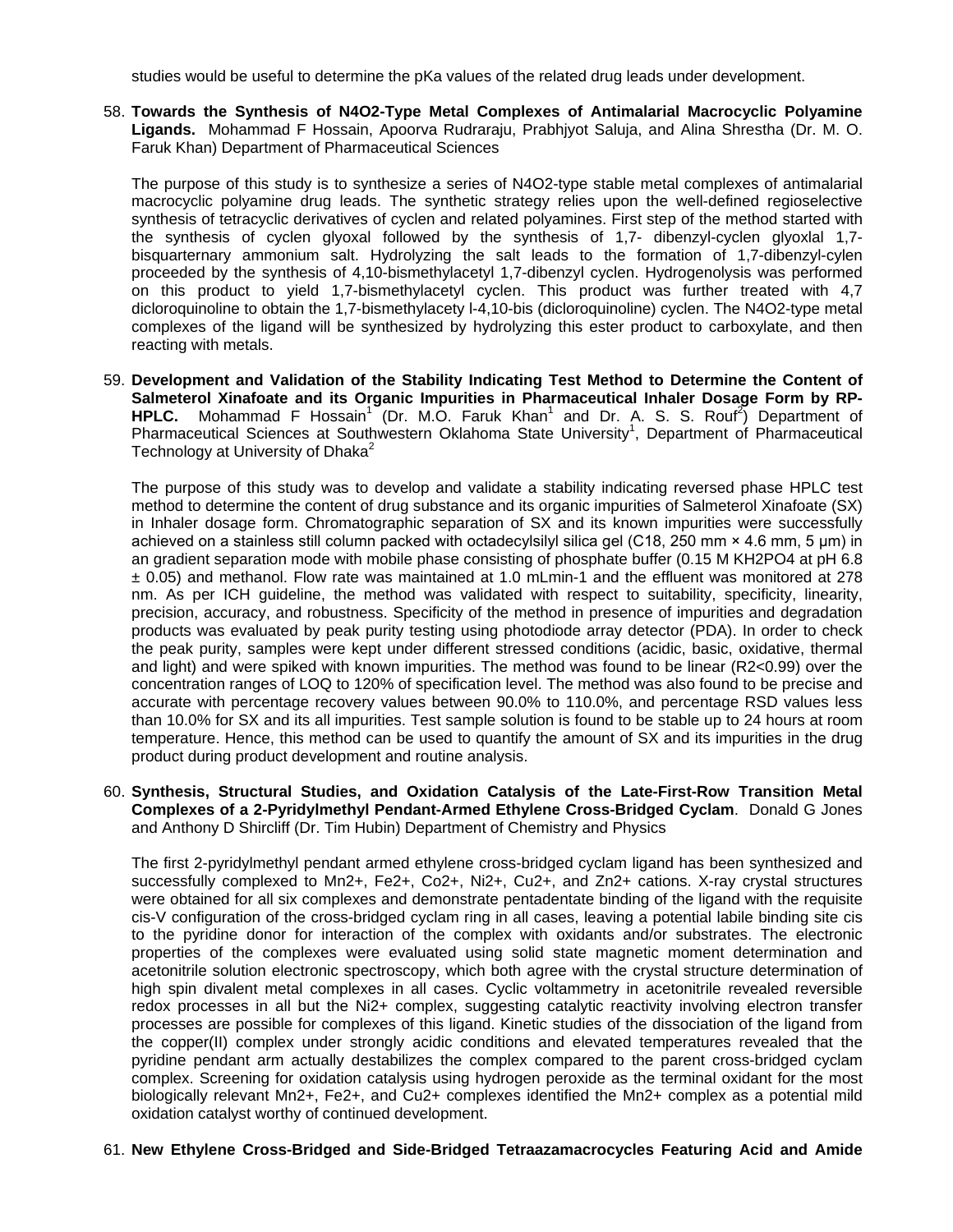**Pendant Arms and Their Transition Metal Complexes for Oxidation Catalysis**. Michael J Gorbet, Michael B Allen, and Anthony D Shircliff (Dr. Tim Hubin) Department of Chemistry and Physics

Ethylene cross-bridged cyclam complexes of manganese and iron are mild oxidation catalysts that can react through a diverse range of oxidation mechanisms. We have embarked on a program of modifying the parent ligand by: (1) changing ring size, (2) adding pendant arms, and (3) exploring side-bridged derivatives. In this work, we introduce a series of cross- and side-bridged derivatives with acid and amide pendant arms. Smaller cyclen-based catalysts have shown similar reactivity to the original cyclam catalysts. The pendant arms are intended to modify the electronic properties of the metal complexes, perhaps leading to new and/or different oxidation reactivity. In this case, acid and amide pendant arms can also interact through hydrogen bonds with substrate and/or oxidant molecules, perhaps stabilizing reactive intermediates. Side-bridged derivatives are likely less kinetically stable than the original crossbridged catalysts, but appear to have modified coordination geometries that may lead to new reactivities and may be stabilized by the additional pendant arm donors. All new ligands have been complexed to manganese, iron, cobalt, nickel, copper, and zinc. The synthesis and characterization of the ligands and the synthesis, electrochemistry, and other characterization of their complexes will be presented.

62. **Transition Metal Complex Dual CXCR4/CCR5 Antagonists**. Dustin J Davilla (Dr. Tim Hubin) Department of Chemistry and Physics

Chemokine receptors, together with their specific natural ligands, play a role in a number of disease states. We propose to systematically synthesize and evaluate potential CXCR4/CCR5 dual antagonists based on our published potent transition metal complex CXCR4 antagonists and the only known dual CXCR4/CCR5 antagonist (whose potency is not desirably high against either receptor). Upon synthesis and chemical characterization, and with the help of collaborators, we will evaluate the antagonism of both CXCR4 and CCR5 in cell lines previously developed for such studies—with the results of these screens feeding back into the iterative redesign of additional dual antagonist complexes. Synthetic routes were developed extending side- and cross-bridged ligand syntheses to include dichloropyridine moieties to impart CCR5 activity on tetraazamacrocycles. Cu, Ni, Co, and Zn, complexes were synthesized. Electrospray mass spectra, UV-Visible spectra, cyclic voltammograms, and proton and carbon NMR spectra were collected to characterize the complexes. The ligand synthesis of the dichloropyridine containing ligands is more synthetically challenging than our typical ethyl cross-bridged ligands. However, single-macrocycle and bis-macrocycle ligands have been made. Complexation with the desired metal ions proceeded as expected. Characterization of the metal complexes is ongoing. While CXCR4/CCR5 dual antagonist tetraazamacrocycles are challenging to produce, once synthesized, metal ion complexation proceeds smoothly following known procedures. The resulting complexes will inform our understanding of the requirements for producing efficient CXCR4/CCR5 dual receptor antagonists.

63. **1,7-Dimethyl-1,4,7,10-tetraazacyclododecane Complexes of Mn, Fe, Co, Ni, Cu, and Zn: Synthesis and Characterization.** Megan A Ayala and Ashlie N Walker (Dr. Tim Hubin) Department of Chemistry and Physics

Tetraazamacrocycles have continued to accelerate in their importance as transition metal ligands for applications as diverse as catalysis, medical imaging, and environmental remediation in part due to their ability to make stable complexes with these metal ions. One important class of tetraazamacrocycles developed over the past two decades has been the ethylene cross-bridged tetraazamacrocycles, which form particularly stable transition metal complexes because of the rigidification of the bicyclic structure produced when bound to the metal ion. Once formed, loss of the ligand from the complex requires some flexibility for a nitrogen donor to dissociate from the metal ion, which is more difficult once the macrocycle is rigidified by the short ethylene crossbridge. However, recent publications have hinted that simple alkylation of two nonadjacent nitrogens of a tetraazamacrocycle may yield similar results in terms of geometric control and kinetic stability as cross-bridging. In order to test this idea, and to provide "control" ligands for direct comparison between cross-bridged tetraazamacrocycles and their unbridged analogues, we have prepared the known unbridged ligand 1,7-dimethy-l1,4,7,10-tetraazacyclododecane and its Mn, Fe, Co, Ni, Cu, and Zn complexes for comparison to previously published ethylene cross-bridged analogue 4,10-dimethyl-1,4,7,10-tetraazabicyclo[5.5.2]tetradecane complexes with the same metal ions. The synthesis and characterization of these complexes and comparisons to their cross-bridged analogues will be presented.

64. **Copper Ligands as a DNA Cleavage Component for use in Artificial Nucleases**. Sequojah O'Neal-Johnson (Dr. Tim Hubin and Dr. Lori Gwyn) Department of Chemistry and Physics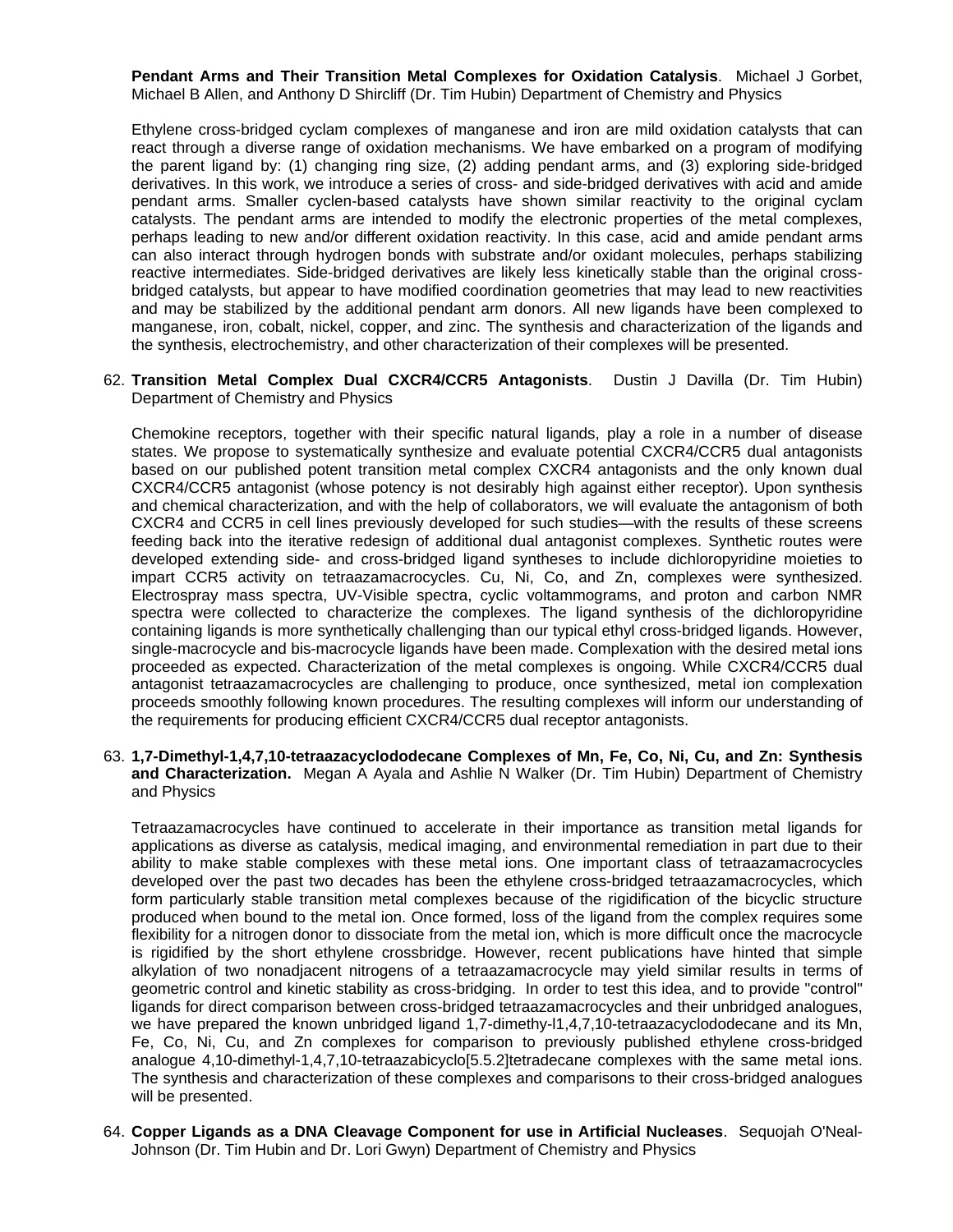Antibiotic resistant bacteria such as Methicillin (MRSA) and Vancomycin (VRSA) resistant Staph. aureus have proven to be lethal to humans. A possible alternative to developing new antibiotics is to synthesize artificial nucleases to attack the genes of antibiotic resistant bacteria. Nucleases are enzymes that hydrolyze (cleave) phosphodiester bonds in the backbone of nucleic acids. Binding specificity of naturally occurring nucleases ranges from non-specific to very specific. For this project, an engineering approach was used to make modular artificial nucleases with differing DNA specificities and DNA cleavage rates. In general, nucleases have a DNA cleaving and DNA binding domain. Metal-chelates are compounds that have been shown to exhibit some nonspecific DNA cleavage activity. In this study, the DNA cleavage activity of copper containing metal complexes was explored: [Cu(C12H26N4)(H2O)(C2H3O2)](PF6); [Cu(C24H36N4)](PF6)2; [Cu(C22H32N4)](PF6)2; and Cu(C12H28N4)Cl2\*H2O. DNA cleavage was measured under varying conditions (incubation time, the aforementioned copper complexes with differing concentrations, and pUC19 DNA concentration). Fe-EDTA, known for its DNA cleavage activity, was used as a control to compare to the four copper complexes. Cleavage with Cu-Bicyclen is inconsistent and at this time would not be considered a good candidate for use in artificial nucleases. The other three metal complexes have shown varying degrees of nuclease activity with Cu-Bn2Cyclen showing the strongest and most consistent nuclease activity. For the Bn2Cyclen complex, cleavage has also been tested in the absence of hydrogen peroxide to explore the mechanism of hydrolysis. Future work will include testing the hydrolysis activity of other metal complexes and designing a specific DNA binding domain (including the use of TAL effectors) aimed at the nuc gene of Staph. aureus (a gene that codes for an infectious protein agent).

65. **Cobalt Chelates as Potential DNA Cleavage Agents for Artificial Nucleases**. Megan Oertel (Dr. Tim Hubin and Dr. Lori Gwyn) Department of Chemistry and Physics

Methicillin resistant Staphylococcus areus, commonly known as MRSA, is a strain of bacteria that is resistant to most antibiotics. This can pose a problem in the medical community when the antibiotics used to treat often fatal bacterial infections no longer work. One idea to incapacitate this infection is to specifically target sequences in the MRSA genome. To do this, it is possible to design enzymes known as nucleases to specifically target the bonds of the bacteria's DNA backbone. Our approach in engineering this nuclease is to find a molecule that has the ability to hydrolyze the phosphodiester bonds of nucleic acids. Previous research has shown that small molecule metal chelates such as Fe-EDTA catalyze this type of hydrolysis reaction. Metal chelates using Cobalt have been tested as potential nuclease candidates by incubating the metal chelates with pUC19 plasmid DNA at room temperature in a solution of 100μM HEPES with a pH of 7, 100μM ascorbate, and varying concentrations of 3% hydrogen peroxide. Preliminary results indicate that some Cobalt chelates show nuclease activity under these conditions. Further assays will be conducted by varying other conditions to determine a mechanism for the reaction. Future goals include using TAL effectors to target the nuclease to specific DNA sites.

66. **Semi-Quantitative Analysis of Soluble Dyes in Hard Candies**. Louise Esjornson and J. Nyema Elliott (Dr. David Esjornson) Department of Chemistry and Physics

Dyes and colorants in foods are a popular source for analysis in high school chemistry laboratories. Unfortunately, the extraction of dyes from food is often time-consuming and involves complex procedures beyond the scope of most high school courses. As a result, Quantitative and Semi-quantitative determinations of dyes have been restricted to cases where the dye has not yet been incorporated into the food (e.g. powdered drink mixes), where the dye can be analyzed in situ (e.g. colored sport drinks), or where the high school has access to sophisticated equipment and procedures (e.g. High Pressure Liquid Chromatography). A fast bench top method has been developed for the extraction of water soluble FD&C Dyes from hard shell candies. The method takes less than 40 minutes and uses sodium chloride, water and methanol to solubilize the dyes. Visible Spectroscopy and the Beer-Lambert Law are used to analyze and quantify the dissolved dyes.

#### 67. **Reactions of Metal Dimers with 1,4,8,11-Tetraazacyclotetradecane**. Garet Crispin (Dr. David Esjornson) Department of Chemistry and Physics

A series of reactions between 1,4,8,11-Tetraazacyclotetradecane (Cyclam) and Metal –Metal bonded dimers were screened in order to determine the optimal conditions for the addition of Cyclam without cleavage of the dimetal unit. Dimetal complexes used included Dimolybdenum tetraacetate, Potassium octachlorodimolybdate(IV,IV) and tetra-n-butyl ammonium octahalodirhenate(III,III). Cyclam did not show sufficient reactivity to overcome low solubility of the dimolybdenum compounds. The more soluble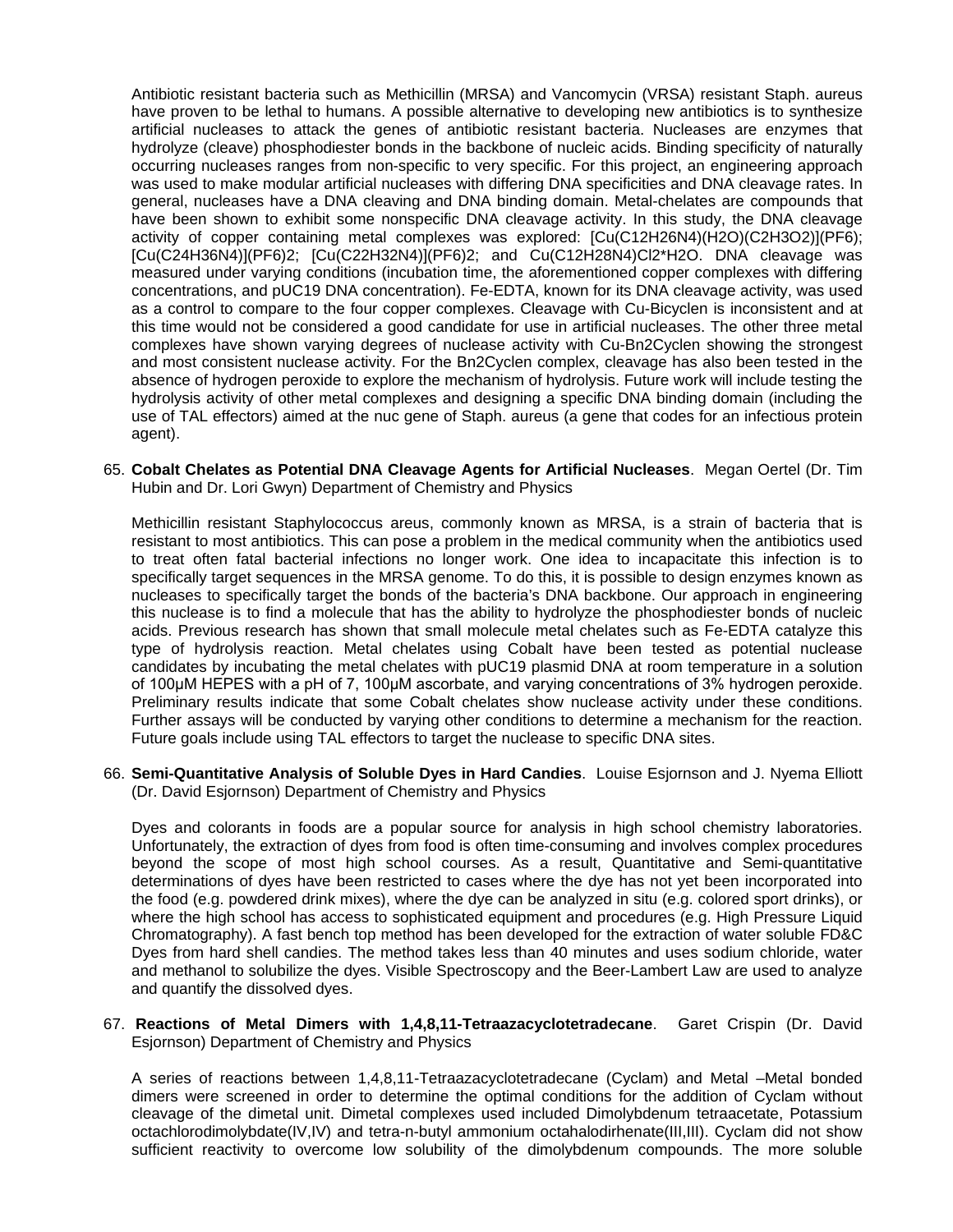octahalodirhenate anions tend to react with Cyclam to make products of limited solubility. Characterization of the products with Nuclear Magnetic Resonance and electrospray Mass Spectroscopy, Cyclic Voltametry, and UV-visible spectroscopy indicate some Cylam dirhenium species, and some cyclam-free metal halide salts. The reactions were carried out in a variety of solvents, at a variety of temperatures, and in the presence or absence of Potassium and Thallium(I) hexafluorophosphate.

68. **Role of H57 in Synchronizing Ammonia Transfer within** *E. coli* **CTP Synthetase**. Matt R Abbott (Dr. Jason L Johnson) Department of Chemistry and Physics

CTP synthetase (CTPS) hydrolyzes glutamine and shuttles the resultant ammonia through an intermolecular tunnel to the point of incorporation with substrate UTP. The conserved residue H57 is proposed to act as a "swinging gate", coordinating the passage of nascent ammonia with the availability of acceptor-substrate UTP (Biochem. 2004, 43, 6447-63). To assess the potential role of this residue, we used site-directed mutagenesis to engineer H57A, H57N, H57L, and H57F and characterized the kinetics of each protein variant. Glutaminase activities remained largely unaffected by the mutations, whereas kcat/Km values for glutamine-dependent CTP synthesis reactions were decreased by nearly 100-fold. Thus, ammonia tunneling efficiencies were reduced to under 3%, compared to the ability of wild-type enzyme to incorporate 100% of nascent ammonia into the synthesis of CTP. Ammonia tunneling efficiences were unaffected by the V-type allosteric activator GTP. These results suggest that substitutions of the imidazole ring result in nascent ammonia being unproductively released into solvent, consistent with the role of H57 in directing ammonia to the synthetase domain. The synchronizing movement of H57 is hypothesized to result from its H-bonding interaction with substrate UTP; such a mechanism would suggest contributions by H57 to the binding affinity of UTP. However, UTP saturation profiles for all of the variants reveal Km values that are similar to that of wild-type CTPS.

69. **Functionalization of Carbon Fibers for Use in Composites**. Phuong D Bui (Dr. David Martyn) Department of Chemistry and Physics

Carbon fibers were functionalized with carbonyl and hydroxyl groups using strongly oxidizing reaction conditions. A number of different reaction methods and procedures were explored to determine which would be the most efficient and reproducible. Analysis of the reaction products revealed significant functionalization and the presence of the desired functional groups. The products of these reactions will be incorporated into polymer composites in future studies.

70. **A Scientific Analysis of Release and Regulation of Toxic Chemicals and Their Effects on the Health of People and Nature.** Ashlie N Walker and Maryanne E Dantzler-Kyer (Dr. Sylvia Esjornson) Department of Chemistry and Physics

According to Sandra Steingraber, an ecologist and the author of Living Downstream: An Ecologist's Personal Investigation of Cancer and the Environment, the health of the environment and the well-being of people are intimately linked. Clean air, water, and healthy soil are all important factors contributing to the condition of our Earth. As part of our Environmental Chemistry course, we have investigated chemicals affecting our water (trichloroethylene), air (chlorofluorocarbons), soil (atrazine), and food (dioxins) by examining scientific evidence provided to support how these four chemicals are linked the pollution of the Earth and cancer. We also investigated how chemical regulation has changed since the use of chemicals like DDT (dichlorodiphenyltrichloroethane), a common pesticide used in the 20th century. Lastly, we consider the possibilities of green chemistry as an alternative to traditional chemical production.

71. **Scientific Analysis of the Harmful Effects of BPA, Where It Is Found, and How Its Effects Can Be Avoided**. Lon D Ford II and Winston L Brown (Dr. Sylvia Esjornson) Department of Chemistry and Physics

Bisphenol A (BPA) is a chemical that has been used to harden plastics for more than 40 years. The toxicity of BPA was beginning to be analyzed in the late 1980s. In 1988, the Environmental Protection Agency (EPA) set a safety standard, or safe dosage, on the level of BPA exposure to humans. This paper analyzes the history of the evidence beginning in the late 1990s, of several studies that have shown BPA to be an endocrine disruptor that interferes with the production, secretion, transport, action, function and elimination of natural hormones. BPA mimics estrogen in the endocrine system, and can cause harmful effects such as: reproductive disorders, male impotence, heart disease, type 2 diabetes, brain dysfunction, autism, and breast cancer. Researchers have made claims linking BPA exposure in mothers to the fertility of their offspring. It has been found that over 90 percent of people in the United States have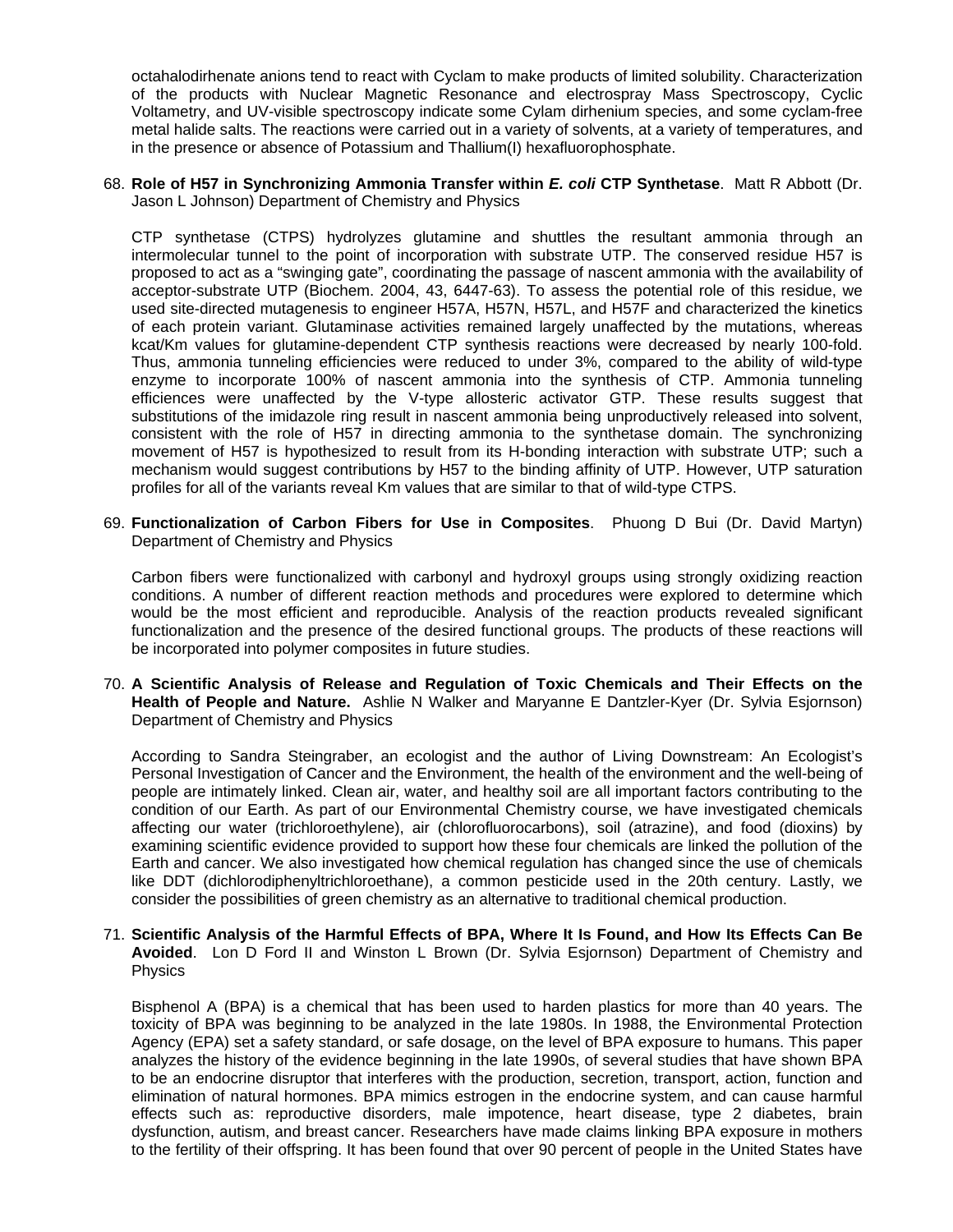been found to be carrying BPA residues in their bodies. BPA is present in many products including medical devices, compact discs, dental sealants, water bottles, canned food linings, reusable plastic water bottles, and baby bottles. BPA has also been found to interfere with nitrogen fixation at the roots of plants when exposed to soil. Chemicals used to replace BPA, such as bisphenol S (BPS), are suspected to be harmful since they have very similar chemical structures. A few steps for reducing BPA exposure are avoiding use of plastic water bottles/ food containers, avoiding microwave meals, and not eating canned foods. This paper reviews and analyzes claims made by scientists and researchers toward a better understanding of the effects of BPA and the harms it causes to the health of one's self and generations to come and the history of the regulation of the compound.

72. **A Study of the History of Arsenic Standards in Drinking Water in the United States and the Effects of Arsenic on Human Health.** Zeb D Foster and Tony Maxville (Dr. Sylvia Esjornson) Department of Chemistry and Physics

Does arsenic in drinking water cause health problems? Where does arsenic come from? Why has the water standard on arsenic been lowered and being revised to this day? This paper will analyze the evidence identifying health issues and a history of the standards regulating the arsenic intake from drinking water. Studies have linked long-term exposure to arsenic in drinking water to cancer of the bladder, lungs, kidney, nasal passage, liver, and prostate. Non-cancer effects of ingesting arsenic include cardiovascular, pulmonary, immunological, neurological, and endocrine effects. Arsenic occurs naturally in rocks and soil, water, air, plants and animals. It can be further released into the environment through natural activities such as volcanic action, erosion of rocks, and forest fires, or through human actions. Arsenic is also used in wood preservatives, paints, dyes soaps, and semi-conductors. Agricultural applications, mining and smelting also contribute to arsenic releases in the environment. Higher levels of arsenic tend to be found more in ground water sources than in surface water sources of drinking water such as rivers and lakes. The Environmental Protection Agency (EPA) finalized the current drinking water standard from 50 parts per billion (ppb) in 1975 then to 10 ppb in 2001 to protect Americans against cancer and other health problems. The EPA is now proposing to change the arsenic standard of drinking water to 5 ppb to more adequately protect public health. Why not lower? The main problem with having a standard lower than 5 ppb is the cost of the equipment which will raise water costs for the surrounding communities. The smaller the community, the higher the cost will be per household.

73. **Analysis of The Potentially Toxic Ingredient In Sunscreens, Oxybenzone, and Studies of Its Effects On Humans.** Nicol J Jellison and Walter Esjornson (Dr. Sylvia Esjornson) Department of Chemistry and Physics

With the expanding knowledge regarding the threat of cancer from UV rays, many voices, such as the US Surgeon General, Centers for Disease Control and Prevention, and even Dr. Oz insist sunscreen helps protect skin from damage by harmful rays and reduces aging lines. They say every day application is best, but could it be poison? Are sunscreen users the only ones at risk? Oxybenzone appears in almost 1,000 other products used every day such as lip balms, lipsticks and facial moisturizers. Oxybenzone, the active ingredient appears on the Toxic Substances Control Act Inventory list. Companies often disguise the chemical through the use of trade names. Over 100 trade names were found. Through information gathered, it was discovered the problem with oxybenzone that makes it so dangerous is that it is absorbed through the skin into the bloodstream. Tests done by agencies such as the CDC, the Environmental Working Group, the European Union, and the National Center for Biotechnology Information that have shown the negative effects of absorption of this compound through skin. Some results from these tests included an increased risk of malignant melanoma, action as estrogen in the body, association with endometriosis, and low birth weight in babies. The National Health and Nutrition Examination Survey found that 97% of Americans they tested had traces of oxybenzone in their urine. The use of sunscreen has been proven to help protect our skin from the suns' harmful rays, but as consumers it is imperative to be conscious of the ingredients and the poisons entering our bodies. This paper analyzes the scientific history of the use and regulation of oxybenzone.

74. **Scientific Analysis of the History of Evidence Relating to the Use and Regulation of Phthalate, a Common Plasticizer, and Analysis of the Risk to Humans from Exposure to Phthalates.** Will R Davis, Cassidy J Baker, and Brandon Wrobbel (Dr. Sylvia Esjornson) Department of Chemistry and Physics

Phthalates, also known as phthalate esters, are formed from the esterification of phthalic acid and are used as plasticizers. Phthalates were first introduced in the 1920's to replace the volatile substance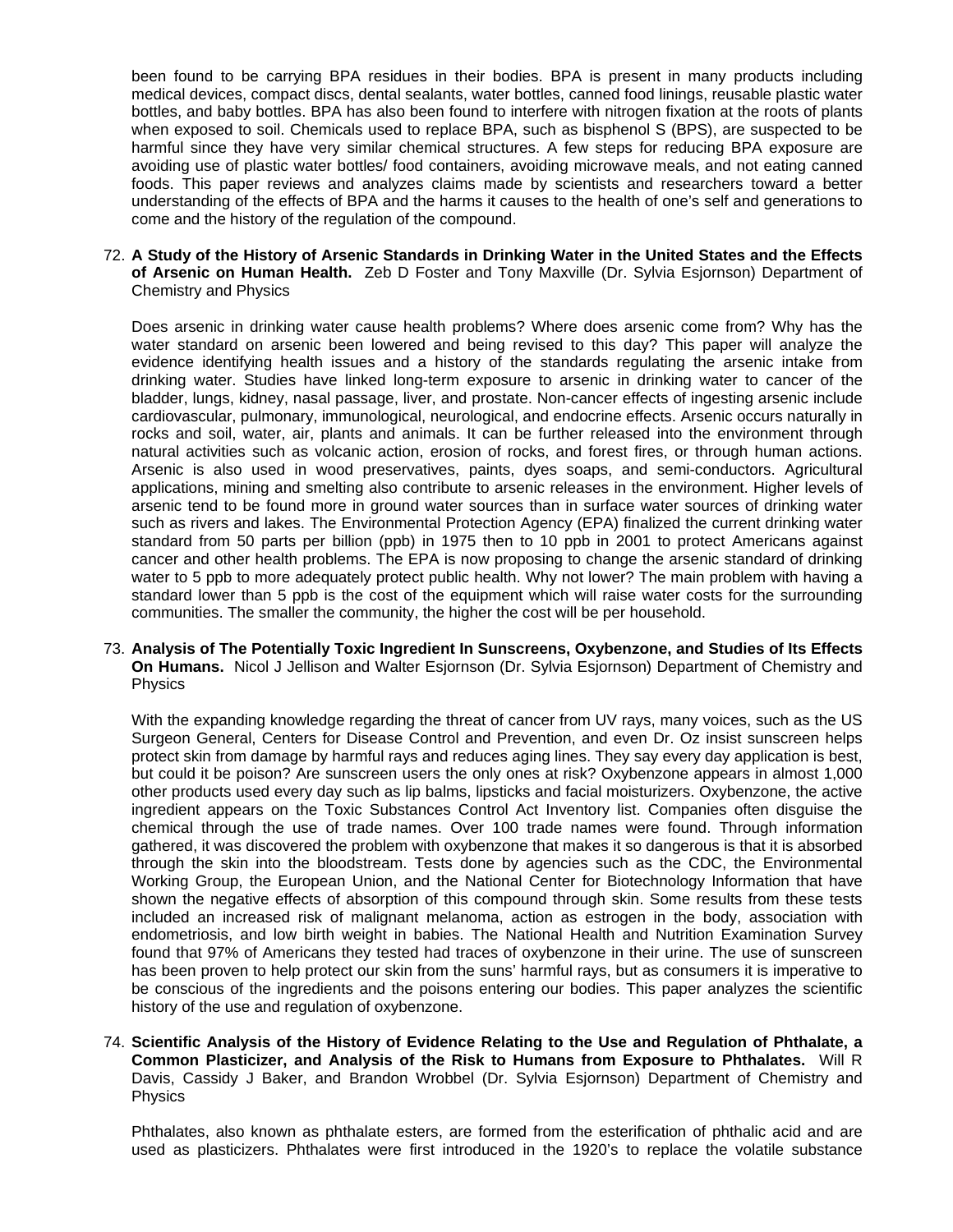camphor. Toxicity of phthalate esters at the time were unknown until 1976 when a pesticide chemical factory exploded and released phthalate chemicals into the atmosphere. Effects on exposed individuals included burn-like lesions on the skin, development of chloracne, and children later born with low sperm counts. Ever since this occurrence, multiple studies of phthalate toxicity in rats have been conducted to further determine whether phthalates indeed pose a significant risk, especially to humans. Center for Drug Evaluation and Research (CDER) have tested certain products to determine whether phthalates are present. The CDER determined that humans are exposed daily to phthalates. Phthalates have been detected in plastic toys for children, plastic coatings for drug products, perfume solvents, nail polish, lubricants, and insect repellants. Epidemiological studies conducted by The Center for Disease Control (CDC), along with the FDA, have confirmed the presence of certain phthalate esters in amniotic fluid, breast milk, urine, and serum. It wasn't until 2005 that scientists made a link between chemicals and changes in humans. It wasn't until 2008 that Congress passed the Consumer Product Safety Improvement Act that banned six types of phthalates with concentrations greater than 0.1%, which is a value commonly found in plastic toys, certain inks, paints, and child care articles. Although phthalates have been detected in humans, it has not yet been determined what length of exposure or what concentration poses a significant risk to our health.

75. **The Effect of Hand Washing Solutions on Bacteria**. Rebecca D Gonzales (Ms. Emily Campbell) Western Technology Center

Personal hygiene is on everyone's mind now that flu season is here. People take extra precautions like coughing into their arms, keeping their hands to their self, and washing their hands. With that in mind, what people wash their hands with is very important. In this experiment, a simulation was made using Staph. Epidermis, which is typically found on the skin, and grown on mannitol salt agar. Once the bacteria were sufficiently grown, a colony count was conducted, and different types of solution were added to the bacteria to simulate the washing of hands. The different solutions were distilled water, distilled water and soap, surgical scrub and distilled water, and germ-x. The solutions were sprayed over the surface of the bacterial plates, and then the plates were left to sit for a day. Next, the bacterial colonies were counted. The bacteria growth was recorded to see which type of hand washing is the best for killing the bacteria.

76. **The Effects of Toothpaste and Mouthwash on Bacterial Plaque**. Hadleigh M Summers (Ms. Emily Campbell) Western Technology Center

In this experiment, toothpaste and mouthwash were used to determine which method is more effective in killing bacterial plaque. Twenty subjects were tested in this experiment; ten of the subjects were asked to use only Crest Scope toothpaste and the other ten were asked to use Crest Scope toothpaste plus Scope mouthwash. The upper gum line of each subject was swabbed every day for four days. These samples were collected, streaked on Tryptic Soy Agar, and incubated at 37°C for two days. The colonies were then counted and recorded.

77. **Caffeine and Its Effect on Reaction Time.** Pamela J Cole (Ms. Emily Campbell) Western Technology **Center** 

In this experiment, the effect of caffeine on reaction time was tested. The experiment had fifteen participants to be tested. Every day for three days, the participants would take a reaction time test before drinking 6 grams of Coca Cola, and a reaction time test 45 minutes after consuming the Coca Cola. After the second reaction test was taken, another 6 grams of Coca Cola was consumed, and a third reaction test was taken after another 45 minutes. Participants took a total of three reaction time tests. All results were analyzed to determine whether or not caffeine had an effect on reaction time.

78. **The Effect of Surface Temperature on Fingerprints**. Alesa J Tovar (Ms. Emily Campbell) Western Technology Center

This research project was performed to determine how surface temperature affects the quality of fingerprints. In this experiment fingerprints were extracted from aluminum cans at different temperatures. Once removed from the can, it is then analyzed under a magnifying glass to look for any characteristics of clarity.

79. **Scar Reduction: Prescription, Over-the-Counter, or Home Remedies**. Madison B Moore (Ms. Emily Campbell) Western Technology Center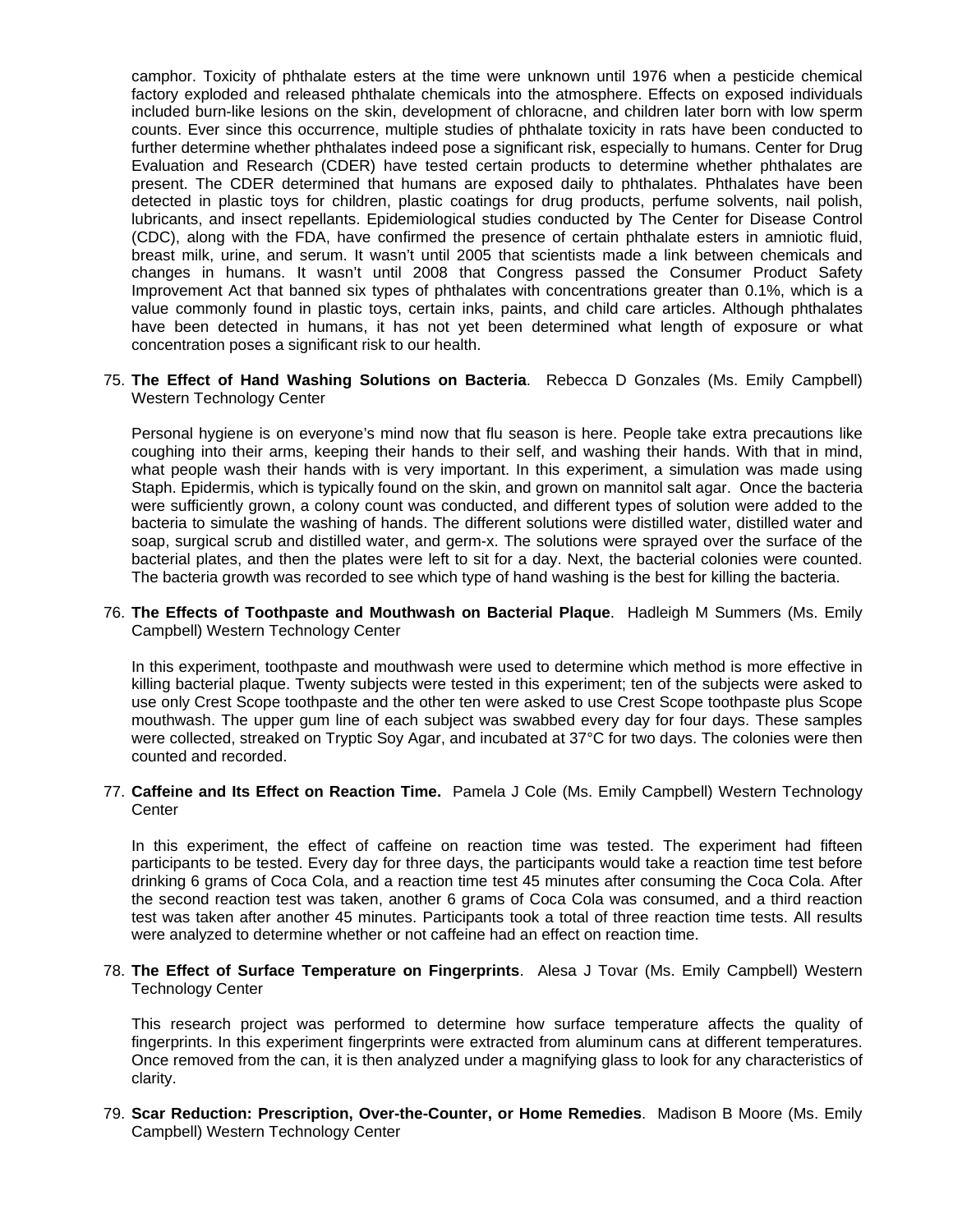Progress of an individual with three facial scars is tracked for 56 days, or 8 weeks. The goal of this study is to determine which product is most effective at scar reduction in appearance: size, shape, and color. In this study a prescription ointment, an over-the-counter ointment, and a home remedy were used. By determining the method that is most efficient, scar reduction may be improved.

#### 80. **Movie Clips Affect upon Heart Rate**. Colton H Sims (Ms. Emily Campbell) Western Technology Center

In this experiment, the resting heart rate of participants was examined. The participants were then tested to determine how watching a movie clip would affect the heart rate of each individual. The subjects viewed a romance clip, and then were allowed a 15 minute rest period to return to normal heart rate. Next participants watched a horror clip followed by another 15 minute break. After this, the subjects watched a comedy clip and repeated the 15 minute rest before watching the final movie clip: action. When all tests were complete each participant was given a survey about the types of clips viewed. This was used to identify any additional factors that may have affected the outcome of the experiment.

#### 81. **Auditory Attention in Children**. Katelynn R Adams (Ms. Emily Campbell) Western Technology Center

This experiment was designed to test the abilities of children to focus on sound. For this, a sound generator program set to an amplitude of 800 and was used to play three different pure tones set at frequencies of 250 Hz, 1000 Hz, and 8000 Hz. One child was tested at a time in a quiet room. Earbuds were used with one ear being tested at a time. The 250 Hz was played first, increasing a decibel at a time until the child could hear it. The same was repeated with the 1000 Hz and 8000 Hz. After the initial test, a playground noise was played while the child repeated the previous tests. The playground noise simulated normal background noise. The averages of both ears were calculated for each trial. The results of the first test served as a control, and the second test found the overall auditory attention. This was done for 66 children ranging from ages 6 to 12.

#### 82. **Range of Motion in Age & Gender**. Sarah L Miller (Ms. Emily Campbell) Western Technology Center

In this experiment, 100 subjects were studied in order to measure range of motion in the knee joint. There were 5 different age groups—9 to 13, 14 to 16, 17 to 20, 21 to 45, and 46 to 79. In each age group there were 10 males and 10 females. This study was conducted to determine if there is a difference in range of motion based upon age and gender.

#### 83. **How Age and Gender Affect New Year's Resolutions**. Harley K Heard (Ms. Emily Campbell) Western Technology Center

In this study, 50 individuals were tested to see if age and gender affects the success rate and motivation of New Year's resolution. Several surveys were given, and results were recorded. It was hypothesized that there would be a significant difference in motivation levels and rate of success.

#### 84. **The Effect of Radiation On Plant Cell Growth**. Regan N Loyd (Ms. Emily Campbell) Western Technology Center

In previous studies, it has been proven that the radiation emitted from cellular devices affects cell growth or cell metabolism in the brain. In this experiment, the radiation emitted from Wi-Fi routers will be tested to determine if it affects cell growth in plants. Over a six week period, four sets of plants were tested under grow lights where they received the same amount of water and lighting. The first group of plants were placed in a dark room with no Wi-Fi routers and the second group of plants were placed in a dark room with three Wi-Fi routers. For each trial, the plants were observed for three weeks. It is hypothesized that the first group of plants in the dark room with no Wi-Fi routers will have more growth than the second group of plants in the room with three Wi-Fi routers.

#### 85. **Overpopulation in Guppies, Rosy Reds, and Goldfish**. Kara K Stout (Ms. Emily Campbell) Western Technology Center

Overpopulation has a negative effect on fish populations. Lack of necessary resources such as: nutrients, food, and oxygen can limit the size and health of the fish population. In this experiment, guppies, rosy reds, and goldfish were studied in order to determine how overpopulation affects the fish and their environment. For each trial, the fish were separated into three tanks. The first tank contained two fish, the second tank five fish, and the third tank fifteen fish. The results of the experiment showed that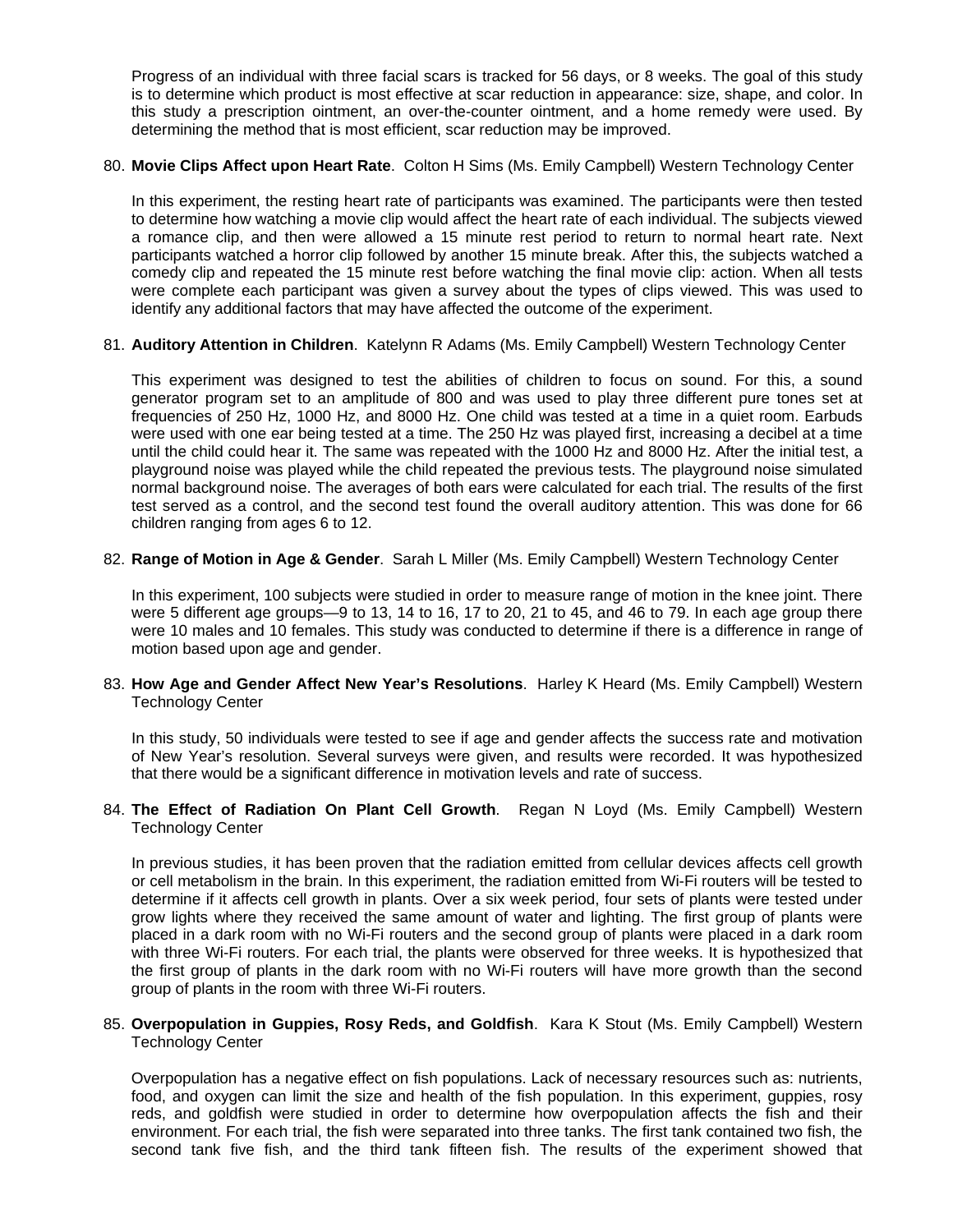overpopulation has a negative impact on fish population.

#### 86. **How Do Video Games Affect Your Heart?** Tad A Deffenbaugh (Ms. Emily Campbell) Western Technology Center

Research has shown that video games can have negative effect on behavior, but is it also bad for the heart? This experiment was conducted to determine how different genres of video games affect heart rate. Three genres were tested: horror (The Last of Us), action (Call of Duty: Advanced Warfare), and nonviolent (The Sims 3). It was hypothesized that video games involving horror would cause an increase in heart rate and non-violent video games would have no effect on heart rate.

#### 87. **Hearing in Headphone Users vs. Non-headphone Users**. Ariana E Duarte (Ms. Emily Campbell) Western Technology Center

As technology in listening devices advances, hearing in teens worsens more and more every day. Research has shown that hearing loss in teens could be caused by listening to music on music players at loud volumes for long periods of time. In this experiment, hearing in twenty-five teens that use headphones and twenty-five teens that do not use headphones was tested. The teenagers will take an online hearing test found on audioclilnic.com. After the test is completed, the subjects will listen to music for a minute. "Uptown Funk" by Bruno Mars was used in this experiment. After listening to music, the test was done for both headphone users and non-headphone users. It was hypothesized that non-headphone users would have better hearing than headphone users.

#### 88. **Neuropsychology: The Perception of the Length of Time Amongst Different Age and Gender Groups**. Ryan Yang (Ms. Emily Campbell) Western Technology Center

In this study, tests were carried out that would determine whether there were variances in time telling accuracy between different age groups and genders. In this experiment, volunteers raised their hands when they thought an interval of time had passed. In the second test, volunteers were asked to guess the duration of time that a song was played. After initial data was recorded, it was analyzed to obtain results.

89. **The Effect of Nitrogen on the Growth Rate of Wheat.** Bradley J Hall (Ms. Emily Campbell) Western Technology Center

This experiment was designed to determine the effect of nitrogen on the growth rate of wheat. In this experiment there are nine varying samples of soil containing different nitrogen concentrations. There are seven wheat plants planted in each of the nine soil samples. The expected result is that the growth rate of the wheat will increase with each increase in nitrogen concentration. If the data represents the hypothesis, then each increase of the nitrogen level should result in an increase in the growth rate of the wheat.

#### 90. **Retaining Mold: Home Remedies, Household Cleaning Products, & Antibacterial Spray**. Mariah R Courtney (Ms. Emily Campbell) Western Technology Center

This experiment was conducted in order to determine what best kills mold growth. Research has shown that there are several remedies to deter mold growth. In this experiment, three categories were tested. These categories included: household cleaning products, home remedies, and antibacterial spray. Mold was grown on cornmeal, and then separated into groups. These groups were sprayed daily by the corresponding solutions.

#### 91. **An Introduction to the Cultures of Taiwan.** Shu-Ching Wang (Ms. Tee Kesnan) Department of Language and Literature

In this digital story-telling, the author will focus on introducing audience members to interesting cultural elements of Taiwan such as Chinese New Year, the lantern festival, and the popular night markets. In addition, the author will also introduce a famous landmark in Taipei.

92. **An Introduction to a Very Special Person.** Maryam Askar Alkhaibari (Ms. Tee Kesnan) Department of Language and Literature

In this digital story-telling, the author will focus on introducing a very special person in her life to her audience members.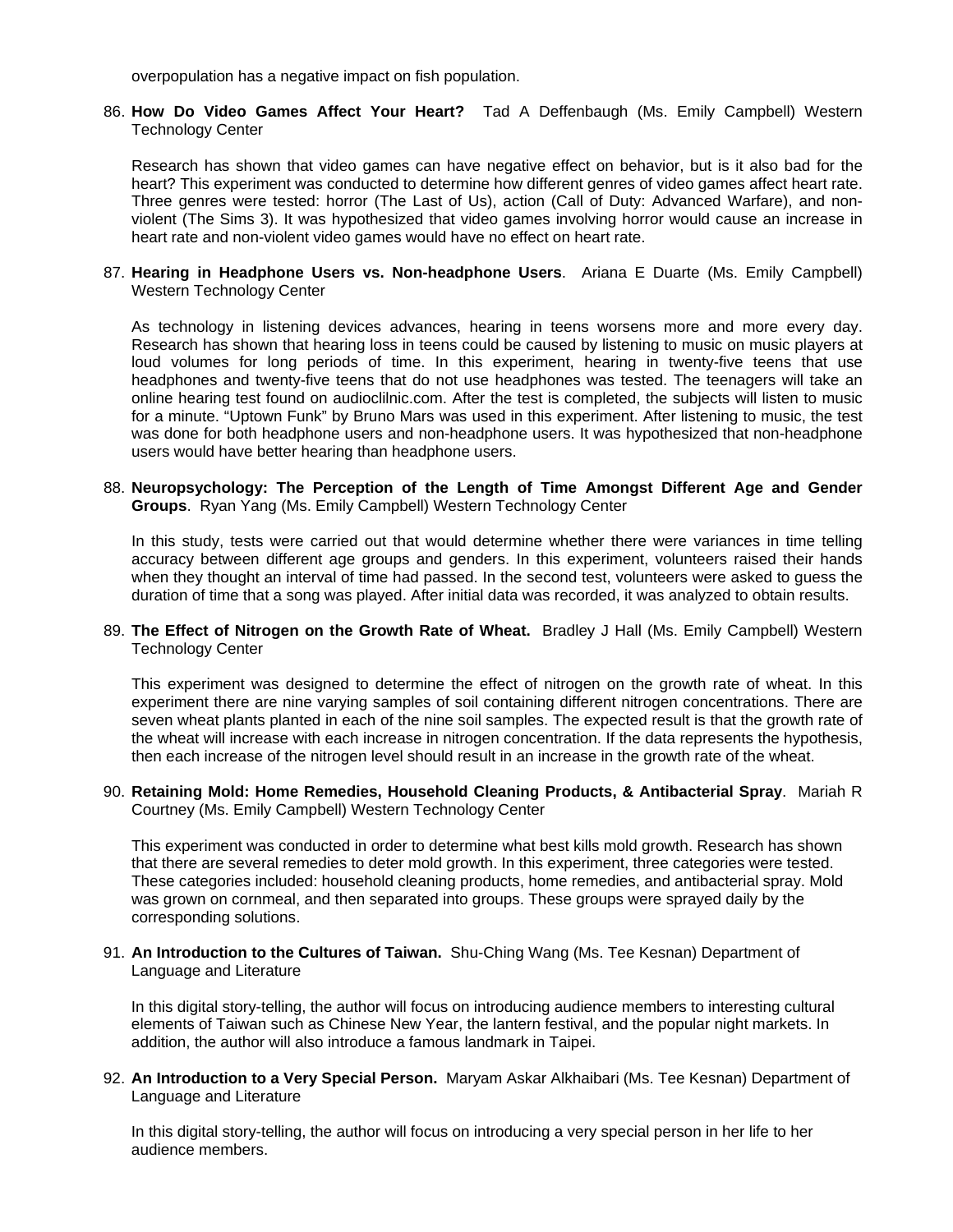93. **International Students' Struggles: A SWOSU International Student's Narrative.** Madubueze Izuchukwu Chibueze (Ms. Tee Kesnan) Department of Language and Literature

Using digital story-telling, the author examines the struggles international students face while in the United States and highlights some solutions. It's titled 'International Students Struggles' and talks about problems every international student can relate to.

94. **An Introduction to Mexico.** Ana Laura Gomez (Ms. Tee Kesnan) Department of Language and Literature

Using infographics, the author will focus on introducing her country, Mexico, to her audience members. The author hopes to answer questions and dispel myths about her culture while giving people an inside look at this country.

95. **A Research Observation/Compare-and Contrast Study on Farmers' Markets in the United States and in Malawi.** Salome Sanga (Ms. Tee Kesnan) Department of Language and Literature

Using posters, the author will focus on her primary research/observation at a Farmers' Market in Weatherford, OK. The author will also make a compare-and-contrast of the farmer's markets in America and in Malawi.

96. **An Introduction to Sweden.** Stefan Eric Bo Idstam (Ms. Tee Kesnan) Department of Language and Literature

Using infographics, the author will introduce his country, Sweden, to his audience. He hopes to answer questions and give his audience an inside look at various aspects of this country.

97. **Class Magazine by COMP 11 ESL International Students (Section 1936) Fall, 2014.** Yousuf Haji Alghazali and Ali Ibrahim Alkuabiy (Ms. Tee Kesnan) Department of Language and Literature

This class magazine, which initially started off as a mini Project-Based Learning (PBL), unexpectedly turned into an interesting compilation of must-read ideas, tips, and "Did you know…?" articles. Headed by a pro-active class leader, twenty-nine COMP 11 international students and a peer tutor from the Writing Center collaborated as a team to work on this SWOSU's very first COMP 11 ESL Class Magazine.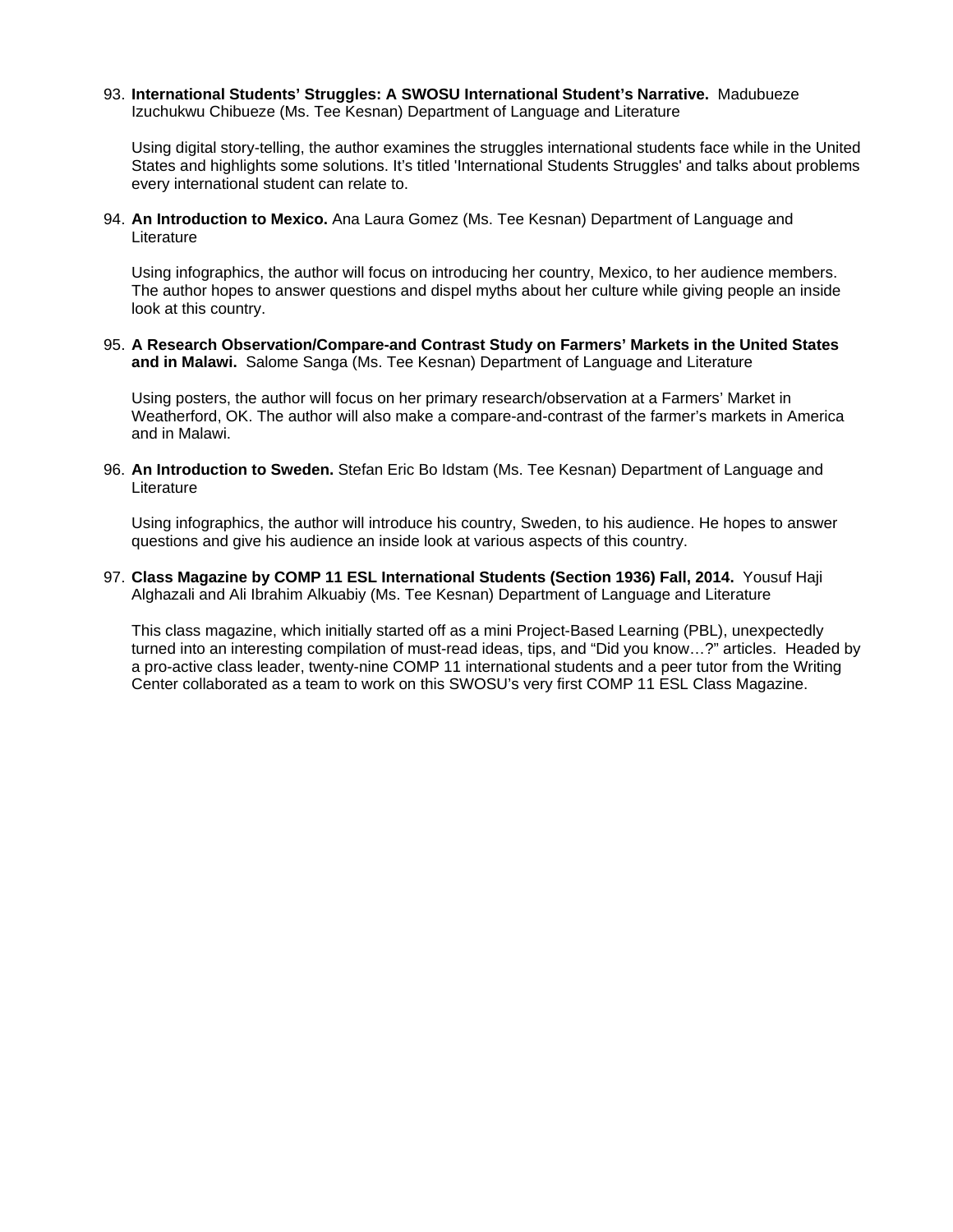#### **Podium Presentations**

*Please Note: The following oral presentations will begin at 12:30 PM in the Bonny Boardroom within the Student Union.*

98. **Late Effects of Multiple Concussions.** Darolyn L Nyhan, Jessica Rauschenberg, and Michael Aldoferin (Ms. Anne Pate) School of Nursing and Allied Health 12:30 PM

Multiple concussive events can have a cumulative cognitive effect beyond the post-concussion phase. Head trauma, traumatic brain trauma, or concussion, no matter what term we choose to use, evidence is clear that an individuals' cognitive ability can be compromised. Clinical trials and evidence based practices have also shown these effects can go beyond the average 25 month post- concussion phase. We know the frontal lobe is the part of the brain that regulates decision making, problem solving, and control of purposeful behaviors, consciousness, and emotions. The damage to the frontal lobe after a TBI can lead to impairments in cognitive functions, such as executive function, prioritizing task, and switching focus. An individual suffering this late effect may display inappropriate social behavior, difficulty functioning independently, as well as inventiveness in school or work. The NFLs' recent inquiry into the long term effects of multiple concussive events has established a link between multiple concussions and chronic traumatic encephalopathy. Patients diagnosed with CTE were noted to have early onset Alzheimer's disease, frontotemporal dementia, as well as findings in multiple altered mental states. Since CTE can only be diagnosed with an autopsy therefore these patients were unaware of the causes for their degenerative changes in brain function.

In this study, we hope to derive as to whether there is correlation of long-term neurodegenerative consequences and multiple concussions in a younger age population. In doing so it may be possible to aid young adults to seek help with attention deficits, poor memory, and any other neurological impairment caused by TBIs. By finding coping mechanisms and reducing stressors caused by these symptoms, there is a probable chance of decreasing poor outcome this generation faces of acquiring CTE. Individuals displaying signs and symptoms of post-concussion late effect the can improve their cognitive functions with medication, diet and exercise, or alternative non-drug therapies utilizing techniques in neuro plasticity training. In addition, professional testing will be provided by Southwestern Oklahoma State University Health Services faculty, Laura Smith R.N. and Kim Liebscher L.P.C.

Castile, L., Collins, C. L., McIlvain, N. M., & Comstock, R. D. (2012). The epidemiology of new versus recurrent sports concussions among high school athletes, 2005-2010. British Journal Of Sports Medicine, 46(8), 603-610.

Covassin, T., Crutcher, B., Bleecker, A., Heiden, E. O., Dailey, A., & Yang, J. (2014). Postinjury Anxiety and Social Support Among Collegiate Athletes: A Comparison Between Orthopaedic Injuries and Concussions. Journal Of Athletic Training (Allen Press), 49(4), 462-468.

De Beaumont, L., Tremblay, S., Poirier, J., Lassonde, M., & Théoret, H. (2012). Altered bidirectional plasticity and reduced implicit motor learning in concussed athletes. Cerebral Cortex (New York, N.Y.: 1991), 22(1), 112-121. doi:10.1093/cercor/bhr096

McCrory, P., Meeuwisse, W. H., Kutcher, J. S., Jordan, B. D., & Gardner, A. (2013). What is the evidence for chronic concussion-related changes in retired athletes: behavioural, pathological and clinical outcomes?. British Journal Of Sports Medicine, 47(5), 1-5.

New Study Shows Long-Teim Dangers of Severe Concussions. (2009). O&P Business News, 18(7), 48.

99. **Hawkeye: The Embodiment of the Frontier Thesis**. Kaila D Lancaster (Dr. Kevin Collins) Department of Language and Literature 12:50 PM

The general American population seems to latch onto the idea that we are unique in our ways and our inventive and positive mindset. We proudly proclaim that we are a country of clashing cultures and beautiful frontiers, those cultures and frontiers cultivating a unique breed of human: the American. This idea of a unique American breed began its formation long before the United States of America was even a country. This was exhibited in the earliest American literature, but it was formally enunciated only in the 1890s by historian Fredrick Jackson Turner in what has come to be known as the Frontier Thesis.

In James Fenimore Cooper's novel, The Last of the Mohicans, Hawkeye, the novel's protagonist, embodies the notion of the Frontier Thesis: that is, Americans have evolved into a different breed from the rest of humankind due to the presence of the harsh and unforgiving frontier. Hawkeye becomes a symbol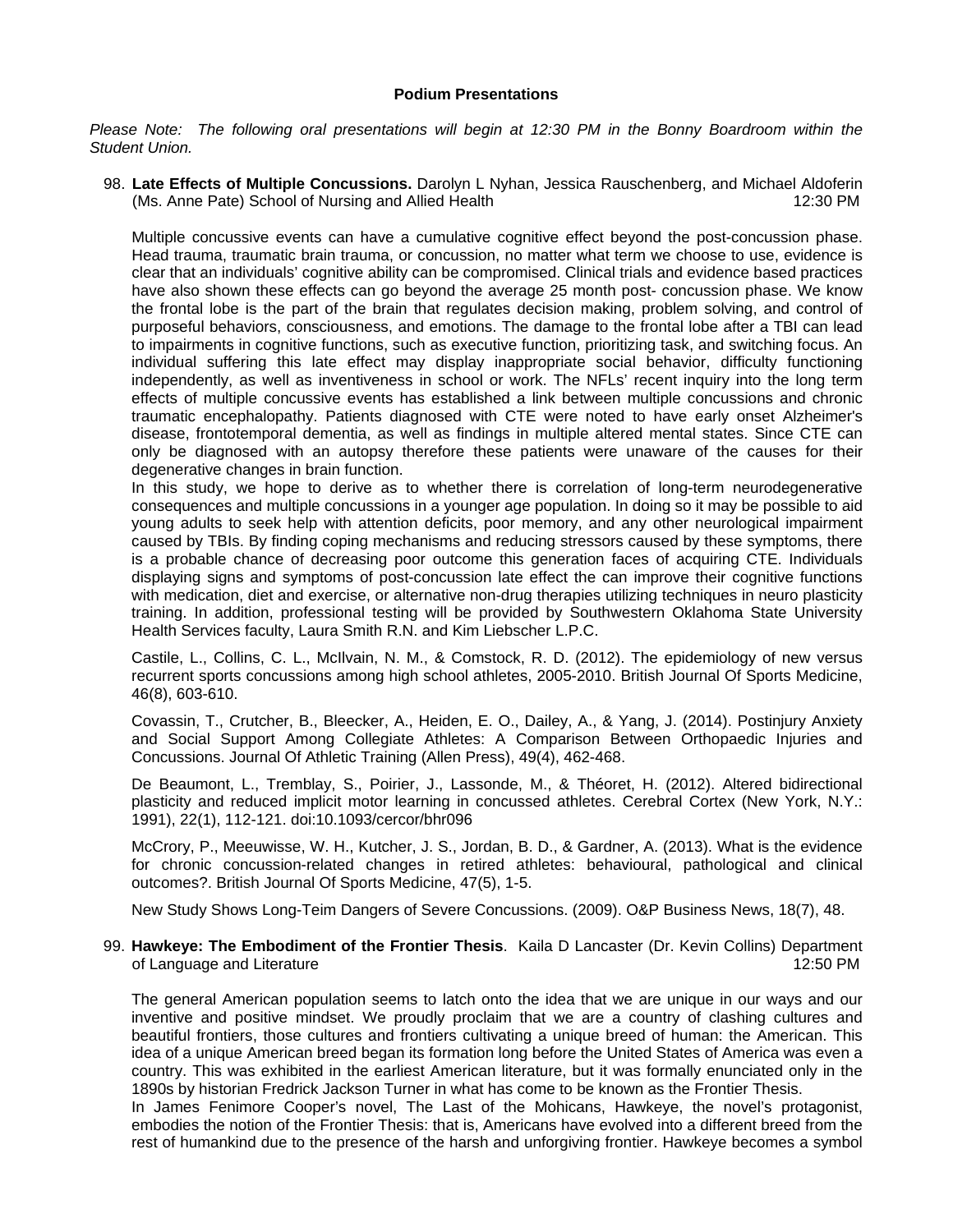of what American identity is about, i.e., a little bit of the old world mixed in with a dash of the new. Because of this frontier, Hawkeye becomes a hybrid of these two worlds and a literary symbol of American identity.

My analysis indicates that American identity is deeply rooted in the idea of the Frontier Thesis, an idea that proceeded Turner's formal pronouncement by decades and contributes to the uniqueness that we still claim to posses today.

100. **Virtuous Women in Uncle Tom's Cabin**. Taylor R Brophy (Dr. Kevin Collins) Department of Language and Literature 1:10 PM

In Uncle Tom's Cabin, Harriet Beecher Stowe creates an accurate illustration of the gap between whites and blacks in the Pre-Civil War era. However, Stowe's depiction of the equality of men and women is skewed more in favor of the white female characters, who possess the virtues and grace that are favored as Christian values. While Stowe achieves her goal of depicting a society in which one's worth is based mostly on skin color rather than skills of talent, she fails by creating a world in which one gender is more inclined to have stronger moral values than another, thus discrediting her point regarding equality. Stowe, like many others, questions the value of the legend of our diversity and seeks to address issues relating to these differences in her novel; However in her attempt to illustrate the need for equality between whites and blacks, she creates another inequality: The female characters of Uncle Tom's Cabin are depicted as morally superior to their male counter parts.

My analysis of Stowe's depiction of women in Uncle Tom's Cabin illustrates a flaw in human nature and questions the authority of narratives created with purpose of correcting wrongs in society. My paper serves to point out flaws in human nature rather than to prompt change.

#### 101. **Career Preparation: Participating in Faculty Research Projects Helps to Build Undergraduate Students' Résumés**. Khanh B Nguyen (Dr. E. K. Jeong) Department of Art, Communication, and Theatre 1:30 PM

Many college students struggle to find jobs after graduation because they lack the work experience that many companies expect from candidates. Getting even an entry-level professional job requires experience, yet getting experience requires having a job. Because of this, students have no choice but to start building their résumés during their four years of college. One of the most promising ways to gain this work experience as a student involves participating in faculty research projects. During my three years as an art major at Southwestern Oklahoma State University, I have been involved in several research projects undertaken by SWOSU art faculty and in workshops presented by the Art department and the SWOSU Visiting Artist Program. My earliest experiences amounted to little more than observation of the faculty member, but each new experience has permitted me, gradually, to take on greater and greater responsibilities. As a result, not only have I learned about the scholarly discipline of professional artists and improved my skills, but I have also acquired experiences that can make my résumé more appealing to potential employers and/or graduate schools.

I will summarize my experiences and share with other students the potential that participation in faculty research projects has to enhance the résumés of undergraduate students.

#### 102. **Secrets**. Lori R Webb (Dr. Victoria Gaydosik) Department of Language and Literature 1:50 PM

Everyone has secrets. Some children are taught secrets by the people in their life at a young age to protect them. But do secrets protect people, or do they create vulnerability? The short story "Secrets" is an excerpt from a larger work that is centered on the stories of two kids, Jack and Alexa, and their journey of self-discovery, loss, and discovering that nothing is what it seems. At a young age Jack and Alexa's parents decide to marry and force them into a family unit that neither one of them want, but in the end which will prove to be what they needed in order to discover the truth.

103. **SWOSU Art Educators in New Orleans: Form, Function, and the Future.** Nicole Laitran, Cheyanne Floyd, Candice Baker, and Kori Cameron. (Dr. Joana S Hyatt) Department of Art, Communication and Theatre 2:10 PM

SWOSU art education students were granted funds to attend the National Art Education Association Conference in New Orleans. The theme of the conference was The Art of Design: Form, Function, and the Future of Visual Arts Education. The preservice art educators attended interactive workshops and tours that introduced them to the way design informs us about multiple histories and cultures. The SWOSU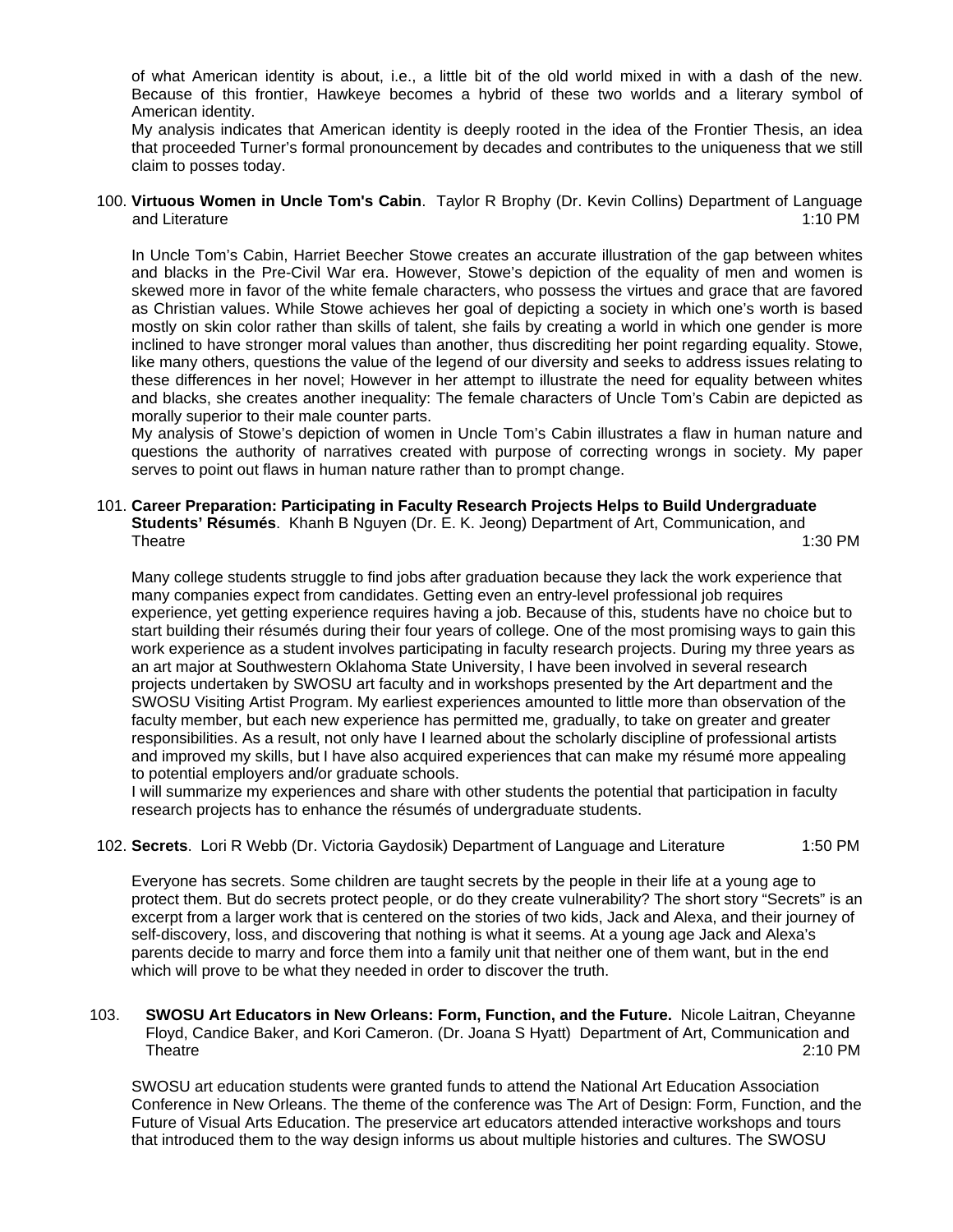students' toured museums, viewed French and Spanish influenced antebellum architecture, and learned about the local burial customs within the culturally and religiously diverse populations of New Orleans. The students also had an opportunity to attend a workshop with designer Tim Gunn from the popular show, Project Runway. The conference informed students about the importance of curriculum design and instructional strategies that integrate art and design with other subject areas. The SWOSU art education students' will share their stories, reflective notes, artwork, and photographs of their time in New Orleans.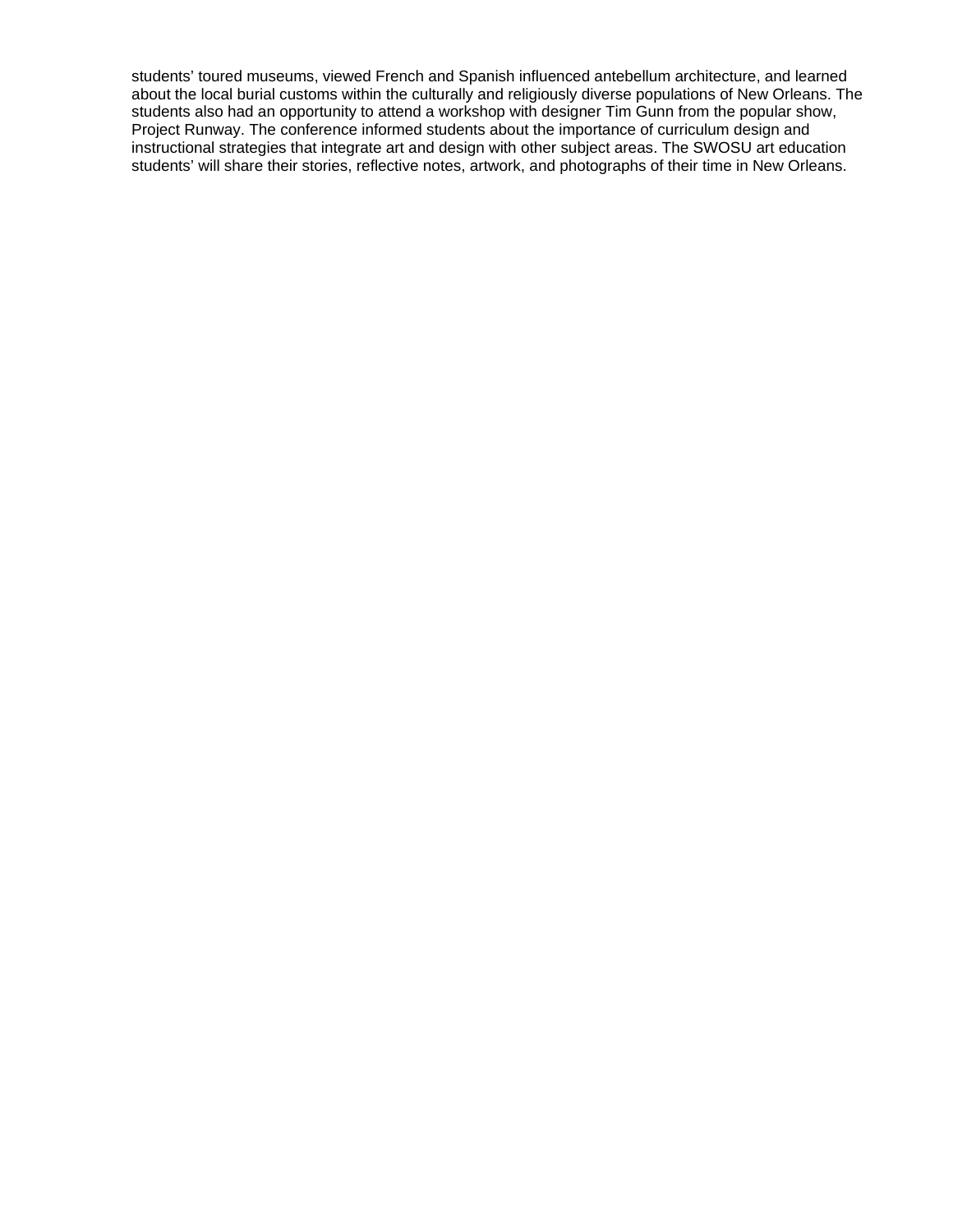# **Index of Students and Faculty**

### Student / Faculty\*

#### Poster/Podium #

|  | 17 |
|--|----|
|  |    |
|  |    |
|  |    |
|  |    |
|  |    |
|  |    |
|  |    |